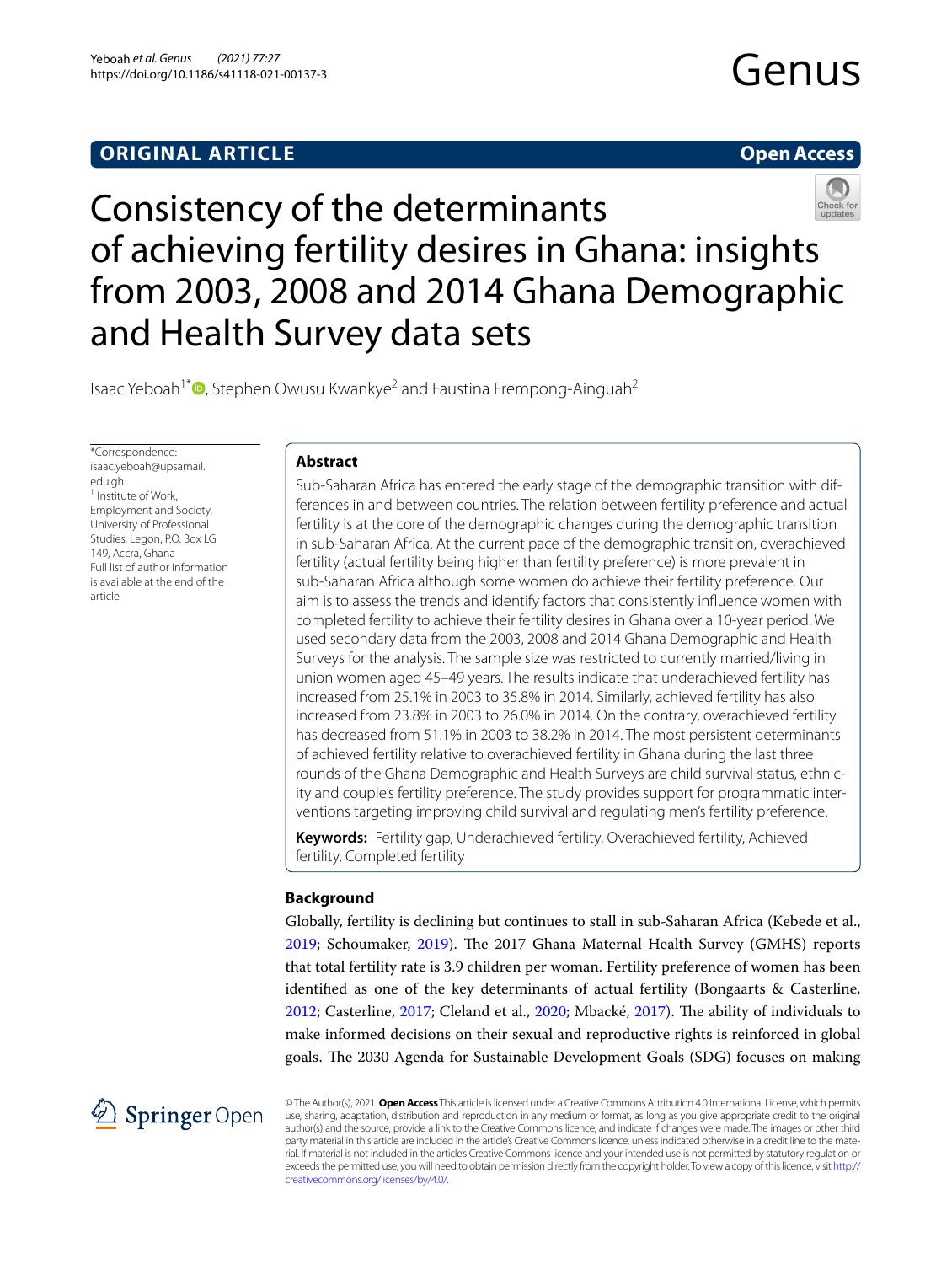reproductive health and rights a specifc aim as stated in SDG 5.6. As the report stated, 'the way forward is the full realization of reproductive rights, for every individual and couple by dismantling all the barriers whether economic, social or institutional that inhibit free and informed choice' (UNFPA, 2018; pg. 5).

Studies have established that fertility preference is not stable and changes due to prevailing circumstances (Liefbroer, [2009](#page-15-4); Trinitapoli & Yeatman, [2018\)](#page-16-1). Furthermore, studies conducted in sub-Saharan Africa (SSA) including Ghana have identifed a number of factors as predictors of high fertility preference (Ahinkorah et al., [2020;](#page-14-1) Kodzi et al., [2010](#page-15-5); Odusina et al., [2020](#page-16-2); Van Lith et al., [2013](#page-16-3)). Findings from these studies suggest positive relationship between fertility preference and actual fertility. Günther and Harttgen ([2016](#page-15-6)) studying developing countries found that women in sub-Saharan Africa are unable to translate fertility preferences into actual fertility, and consequently leading to overachieved fertility. A woman's inability to achieve her fertility desire could result in two outcomes: underachieved or overachieved fertility. The situation where a woman's fertility preference is more than her actual fertility is termed as underachieved. On the other hand, if the fertility preference is lower than her actual fertility, it is described as overachieved fertility. The situation where a woman's preferred fertility is the same as her actual fertility is, however, termed as achieved fertility. Several factors account for the diference between a woman's preferred fertility and her actual fertility and the consistency of these factors in explaining this gap is the focus of this paper.

### **Factors accounting for fertility gap**

The influence of childhood mortality on fertility behaviour could be explained from the insurance and replacement efect perspective. When childhood mortality is high, couples increase their target family size to ensure that their minimum number of preferred children survive into adulthood (Poppel et al., [2012;](#page-16-4) Reher et al., [2017](#page-16-5)). Regarding the replacement efect, studies have found that fertility behaviour could be a sequential decision-making model, where couples may work towards replacing a child who has just died (Gyimah & Ferrnando, [2004;](#page-15-7) Wolpin, 1998). For instance, Gyimah and Fernando ([2004\)](#page-15-7) found that childhood mortality experience has long-term implications on fertility beyond short-term physiological efects in that the death of the frst child in particular is associated with the risk of higher order births. We hypothesize that women who have had an experience of child loss are less likely to attain achieved fertility compared to overachieved fertility.

Partner characteristics have also been identifed as important factors that predict fertility behaviour in sub-Saharan Africa. Fertility preference is much dependent on the social context. The outcome of a reproductive decision may depend on the social context that favours one reproductive choice or another (Voas, [2003\)](#page-16-6). Within a patriarchal society, husbands have power in making reproductive decisions for their spouses. Therefore, the fertility preference of a man could determine the woman's actual fertility. In Ghana, a study by DeRose and Ezeh [\(2005](#page-15-8)) revealed that reproductive decision-making is determined by men's characteristics. Men with secondary and higher education were more likely to have a lower fertility preference compared with their counterparts with no education. In a similar study by Dodoo and Landewijk [\(1996\)](#page-15-9), it was reported that women's desire to limit fertility is not associated with women having greater control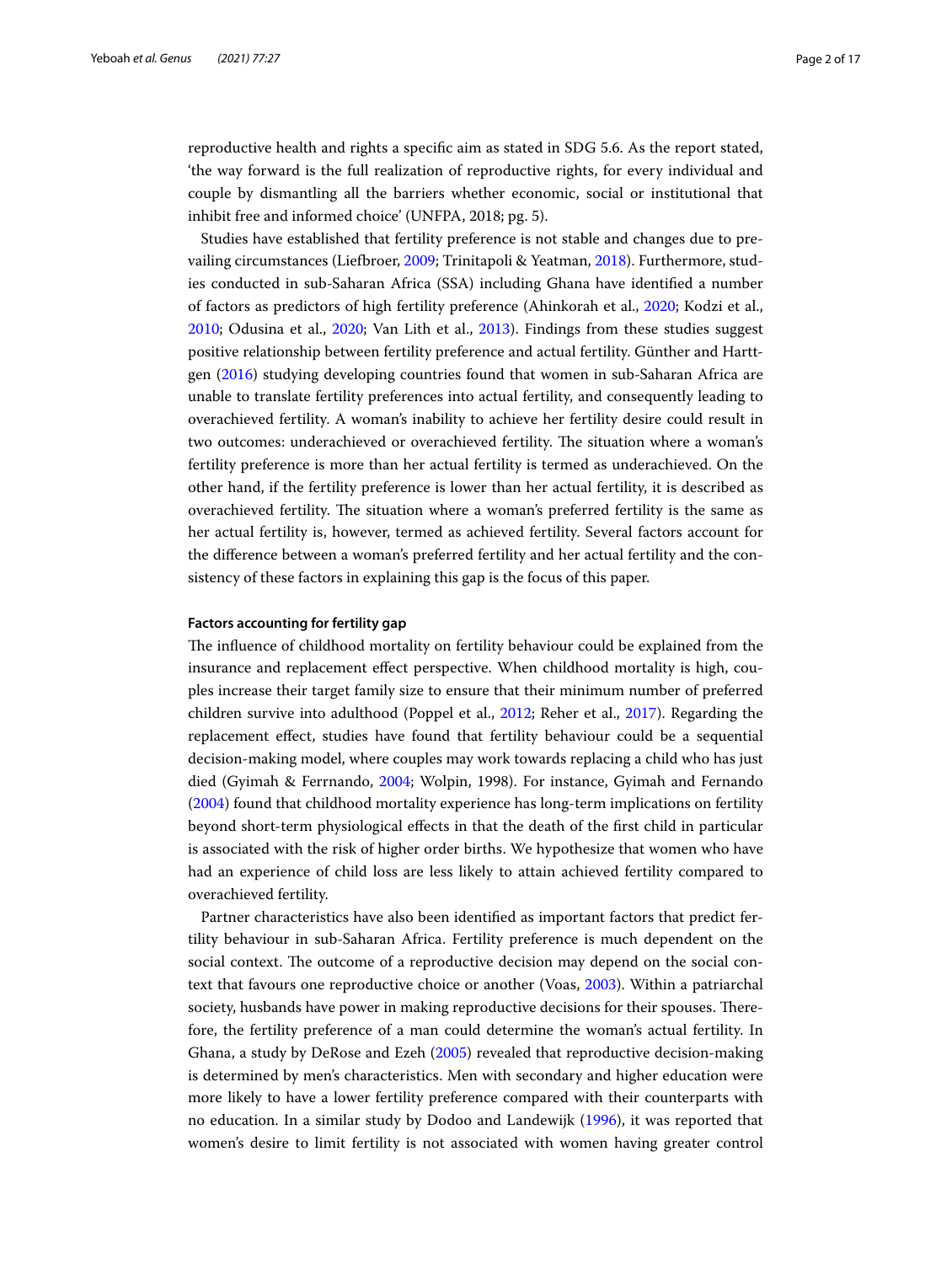over their reproductive decisions. Their study further revealed through a focus group discussion that the highly educated young women with high fertility preference are not able to achieve their preferred fertility without the approval of their husbands. However, other studies contend that the infuence of men in taking reproductive decisions decreases with increasing years in marriage. Bankole [\(1995\)](#page-14-2) argues that among the Yoruba in Nigeria, husbands take primary responsibility for fertility decisions at early stages of marriage, but their dominance reduces at the later stage of marriage when several children are born. In SSA, a couple's fertility preference is usually not the same (Muhoza et al., [2014](#page-15-10)). Having agreement on preferred fertility indicates spousal communication between the couple (Hinson, [2015;](#page-15-11) Kodzi et al., [2012\)](#page-15-12). Tis could be that men in the sub-region are pronatalist and may have fertility preferences higher than women. Hence, women having more children than they preferred could be that their husbands preferred the extra number of children they had. Therefore, the study hypothesizes that women are more likely to attain achieved fertility when their partner's fertility preference is lower.

Female education assists in achieving planned number of births through the pathways of knowledge and access to contraception. Besides, women with female education are characterized with greater autonomy, reduced dependence on sons for social status and old age security (Dreze & Murthi, [2001](#page-15-13)). Nitsche and Hayford ([2020](#page-16-7)) in their study found that in the United States underachieved fertility is common among women with higher level of education. Tis is because most of the educated women delay their age of motherhood. Similarly, in a study using data from Demographic and Health Surveys (DHS) in 34 sub-Saharan African (SSA) countries, Kebede et al. [\(2021](#page-15-14)) found that desired family size declined with improvements in educational status of women. Hence, it is expected that higher educational level of women will refect in the diference between women's fertility preference and actual fertility. Women with higher level of education are expected to attain achieved fertility.

Fertility diferences of ethnic groups have been explained from diferent perspectives. First, it has been explained from the socioeconomic status perspective. For instance, women belonging to ethnic groups with high fertility are found to have low socioeco-nomic status (Akonor & Biney, [2021;](#page-14-3) Gyimah, [2002a,](#page-15-15) [2002b\)](#page-15-16). The other explanation is that cultural norms of ethnic groups regarding fertility may influence fertility. That is, women belonging to ethnic groups that place much value on higher number of children born are more likely to have high fertility. Hence, cultural norms of some ethnic groups encourage high fertility, especially, in sub-Saharan Africa.

The age group 45–49 years is typically a period when a woman is ending her reproductive life and fertility is low or virtually non-existent. For instance, in Ghana, age specifc fertility rates per 1000 women for 3 years preceding the survey among women aged 45–49 years declined from 61 in 1988 to 16 in 2017 (Ghana Statistical Service et al., [2015](#page-15-17); Ghana Statistical Service and Macro Inc., [1998](#page-15-18)). Nevertheless, some studies examining the relationship between a woman's preferred and actual fertility used a sample of women aged 15–49 years. This does not give a deeper understanding of the phenomenon, since fertility preference of a woman is subject to change especially at the early years of a woman's reproductive life. To date, there is very little research examining the relationship between a woman's preferred fertility and actual fertility using women aged 45–49 years (Canning et al., [2013](#page-14-4); Carvalho et al., [2016;](#page-15-19) Casterline & Han, [2017](#page-15-20);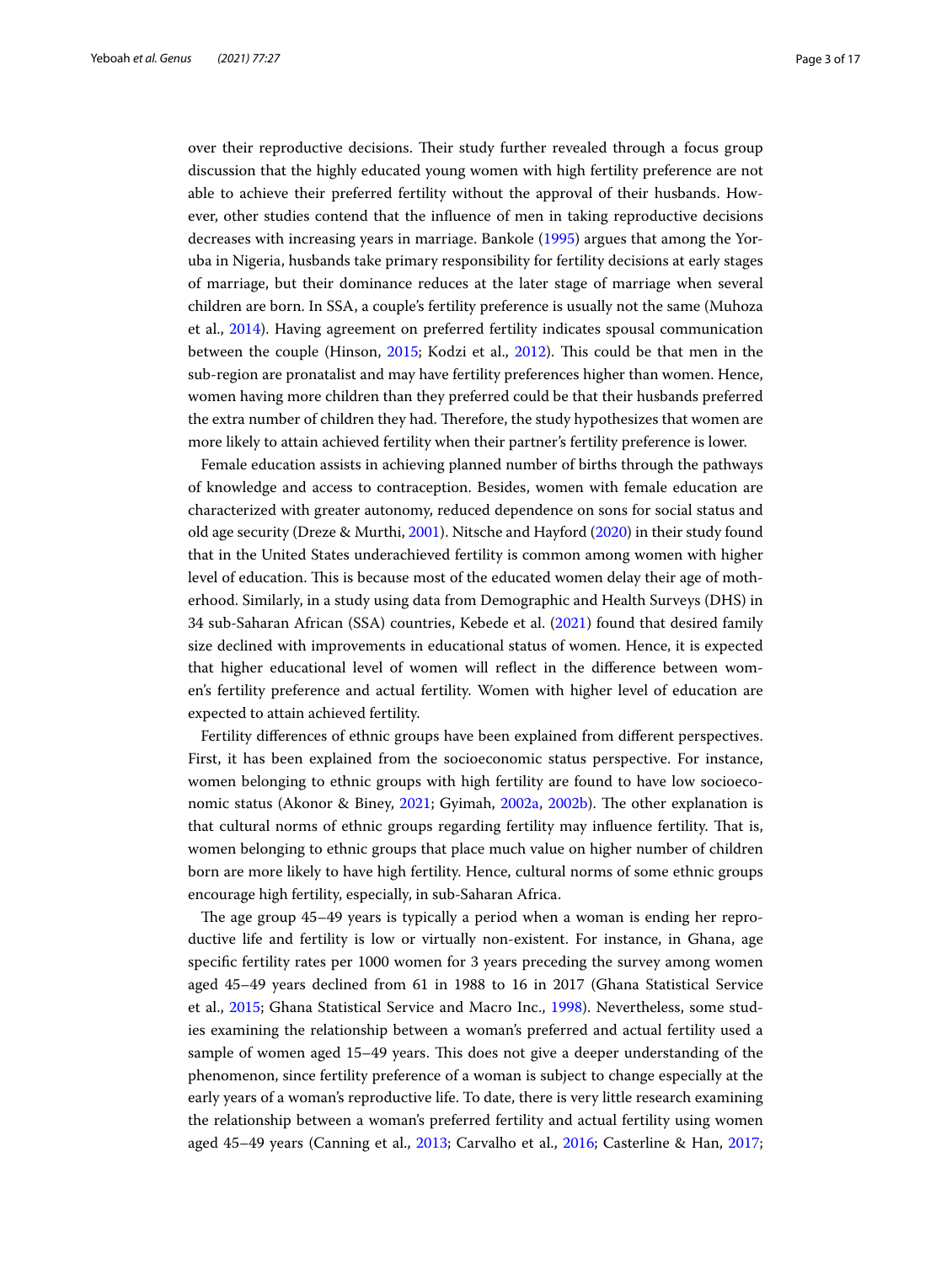Ibisomi et al., [2011\)](#page-15-21). Comprehensive understanding of the relationship among women aged 45–49 is critical to advancement of knowledge about the demographic transition as observed in SSA including Ghana.

Studies have recorded that the pace of fertility decline in SSA is inconsistent with its rate of social and economic development (Bongaarts, [2017](#page-14-5)). Tis defes the conventional demographic transition theory. Rosero-Bixby and Casterline [\(1993\)](#page-16-8) explained that fertility transitions are characterized by four main stages. These are pre-transition, onset of decline, mid-transition and post-transition levels of fertility. Agyei-Mensah ([2006](#page-14-6)) has argued that Ghana is at the mid-transition stage characterized with slow or stalled fertility (Agyei-Mensah, [2006\)](#page-14-6). According to Agyei-Mensah [\(2006\)](#page-14-6) the attainment of fertility preference at this stage is very critical to fertility decline. One of the questions that remain unanswered by demographers is whether the diference between fertility preference and actual fertility at this stage of the transition could be one of the causes of stalling fertility in SSA.

With SSA characterized with overachieved fertility, the rising trend of underachieved and achieved fertility needs to be investigated to better understand the fertility behaviour of couples in sub-Saharan Africa (Channon & Harper, [2019\)](#page-15-22). While overachieved fertility has been associated with child loss, low education and rural places of residence, achieved fertility has been associated with partners' low fertility desire and diferences in ethnicity (Channon & Harper, [2019](#page-15-22); Yeboah et al., [2021](#page-16-9)). Tough the decline of overachieved fertility may be an indicator of fertility decline, a woman's ability to attain her fertility desire may not be a panacea to the slow pace of fertility transition in SSA. Rather, policy makers should be concerned with the nominal value of her fertility desires that was achieved.

There has been a plethora of studies to explain why most women in sub-Saharan Africa exceed their fertility preference. Little evidence, however, exists on the predictors of achieved and underachieved fertility. The purpose of this analysis is to assess the trends and identify consistent determinants of underachieved and achieved fertility relative to overachieved fertility in Ghana from 2003 to 2014 among women who have completed their fertility. The most consistent determinants will be identified to serve as intervention areas for the Ghana Health Service, the National Population Council of Ghana and other relevant partners to inform their programming activities towards further fertility reduction in Ghana.

Yeboah et al. ([2021\)](#page-16-9) have shown that women are unable to attain their fertility desires due to factors, such as marital experiences, child loss experience and unmet need for family planning. The paper investigated the predictors of fertility gap using pooled data sets from GDHS for over a period of 20 years and controlled for survey years. With this study, we aim to extend and deepen the discussion by Yeboah et al. [\(2021\)](#page-16-9) by examining the changes and consistency in factors predicting the fertility gap over the 10-year period. In addition, within the 10-year period, Ghana has experienced a stall in fertility compared to the 20-year period used in the paper by Yeboah et al. ([2021\)](#page-16-9).

## **Source of data and methods**

The data for analysis in this study consisted of women who were currently married or living/cohabiting with a partner in the 2003, 2008, and 2014 Ghana Demographic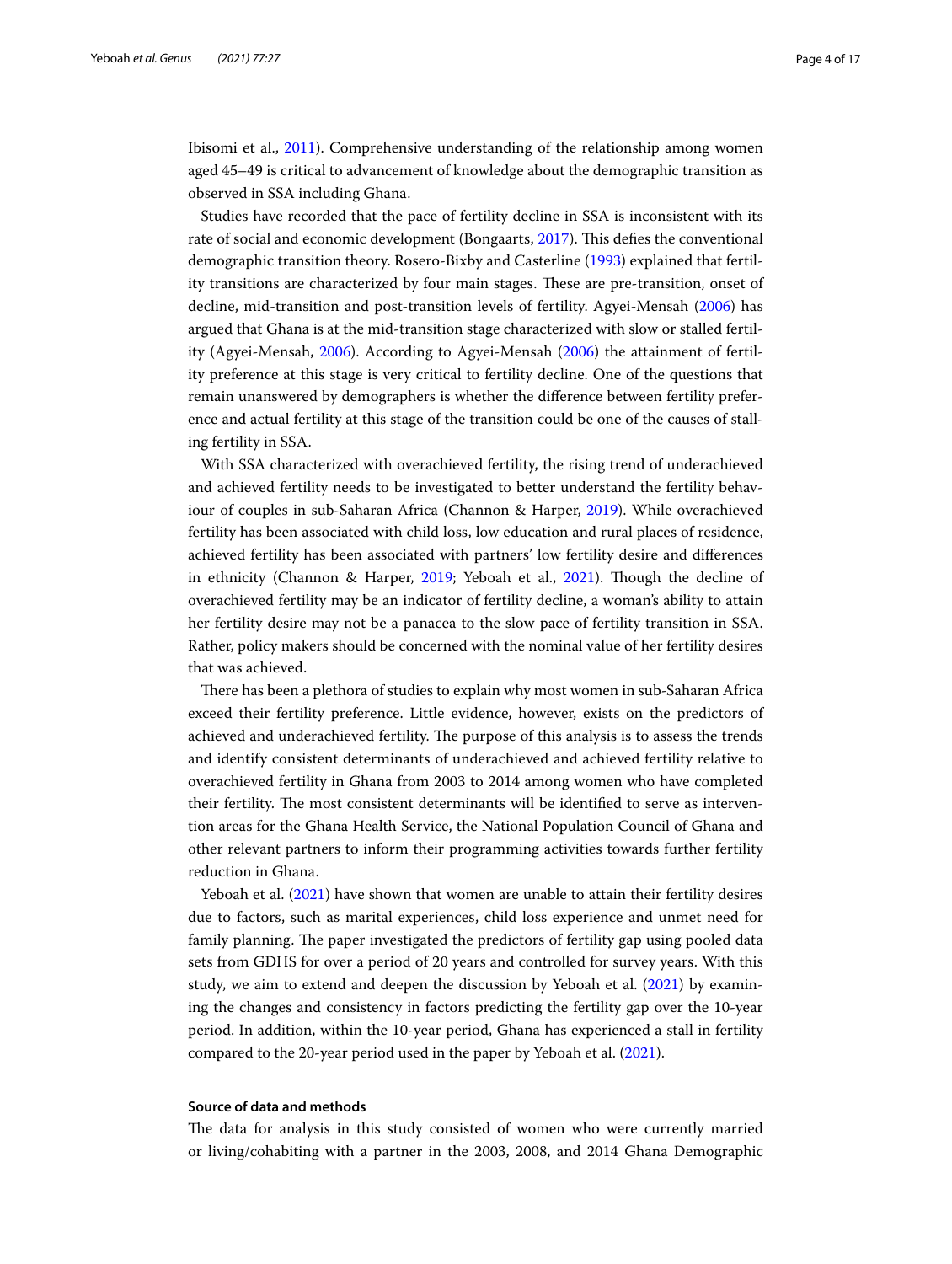and Health Survey (GDHS) data set who were of age 45-49 years. These categories of women were selected for analysis, because they were asked questions concerning the fertility preference of their partners. The sample for analysis was also restricted to women with at least one live birth, who gave numeric responses to the question on ideal number of children and at the same time responded that they 'do not want more children' to the question on desire for more children. The study was restricted to women with at least one live birth, because the study controlled for child loss experience of these women. Besides, child mortality was computed using birth history of women in the study. Women with numeric responses were selected, because the inclusion of the non-numeric responses would have been difcult to determine how their actual fertility could differ from their fertility preference by quantification. The reason for including those who 'do not want more children' is because such women have been found to be usually less likely to have a child than those who want more children, especially in sub-Saharan Africa (Cleland et al., [2020\)](#page-15-2). Tose who were infecund or sterilized were excluded from the analysis, because infecundity is random concerning fertility preference (Casterline & Han,  $2017$ ). The weighted sample sizes that were used for the analysis were: 304, 252 and 474, respectively, for 2003, 2008, and 2014.

#### **Study outcome variables**

The difference between fertility preference and actual fertility (fertility gap) was the outcome variable of this study. Fertility preference variable was derived from the ideal family size question in the DHS with emphasis on women who gave numeric responses. Actual fertility variable was derived from the number of children ever born question in the DHS. Women with ideal family size higher than actual fertility were recoded as having 'underachieved fertility', while those with ideal family size lower than actual fertility were recoded as having 'overachieved fertility'. Women with ideal family size as the same as actual fertility were, however, recoded as recording 'achieved fertility'. Hence, the diference between preferred and actual fertility yielded three results: underachieved, achieved and overachieved fertility.

### **Predictor variables**

The following variables were selected based on the available literature and their relevance to the study: child loss experience, age at frst birth, number of marital unions, ever use of modern contraceptives, educational attainment (in years), partner's education, couple's fertility preference, place of residence, religion and ethnicity. These variables were categorized as follows: child loss experience ['All survived', 'one or more infant deaths', 'one or more child deaths' and 'both infant and child deaths'], couple's fertility preference ['Both want same', 'partner wants more', 'partner wants fewer', and 'don't know'], age at frst birth [under 18 years; 18–20 years; and 21 years and above]; number of marital unions [once, and more than once]; ever-use of modern contraceptives [yes and no]; educational attainment [in years]; place of residence [urban and rural]; religion [Catholic; Other Christian; Islam; or Other] and ethnicity [Akan; Ga-Dangme; Ewe; Mole-Dagbani and Other].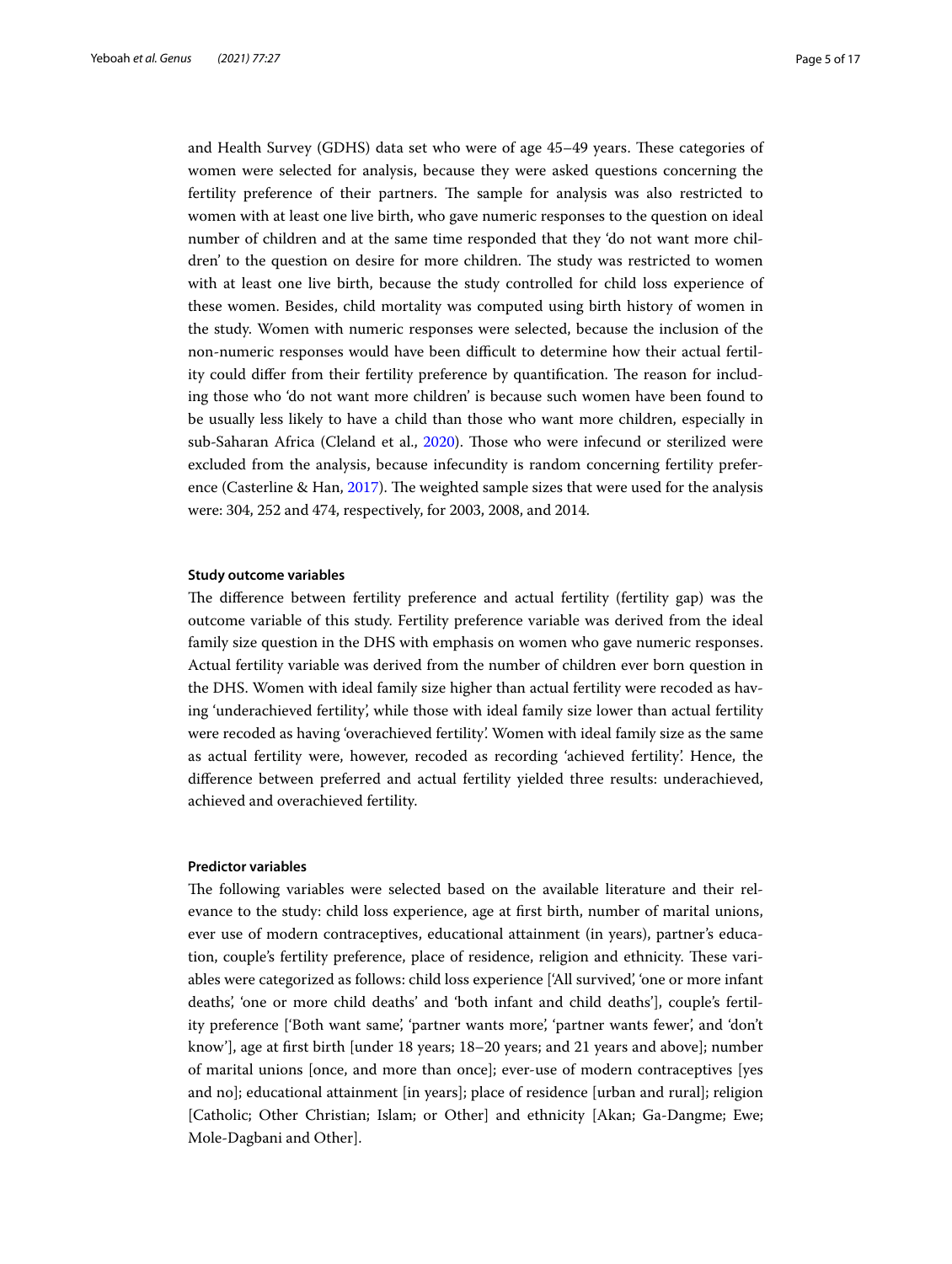## **Statistical analysis**

Descriptive techniques of analysis including the use of percentages were used to describe the diferences among the women by fertility gap. At the multivariate level, the multinomial logistic regression model was used to examine the net infuence of possible individual socio-demographic and spousal characteristics on underachieved and achieved fertility compared to overachieved fertility among currently married women aged 45–49 years who have completed fertility. Women with overachieved fertility were used as the reference category, because it was assumed that most women in sub-Saharan Africa end their reproductive life by attaining overachieved fertility. This study, once again seeks to understand what factors consistently infuence women to deviate from overachieved fertility to realize either underachieved or achieved fertility over the past 10 years. The model predicted underachieved and achieved fertility relative to overachieved fertility among women who have completed their fertility. Additional bivariate analysis was performed to explore diferences in fertility behaviour and ethnic group afliation of women. Tus, association between ethnic group and fertility behaviour (fertility preference and actual fertility) was tested using compare means and one-way analysis of variance.

## **Results**

## **Descriptive**

The total number of observations identified based on the variables of interest over the period was 1030. There was a steady decrease in the proportion of women who had an overachieved fertility between 2003 and 2014: 51.1 per cent in 2003, 44.2 per cent in 2008 and 38.2 per cent in 2014 (Fig. [1\)](#page-5-0).

The proportion of women with underachieved fertility increased from 25.1 per cent in 2003 to 31.0 percent in 2008 and further increased to 35.8 per cent in 2014 (Fig. [1](#page-5-0)). On the other hand, achieved fertility increased from 23.8 per cent in 2003, 24.8 per cent in 2008, and later increased to 26.0 per cent in 2014. The trend indicates that while the proportion of women with underachieved fertility increased between 2003 and 2014, proportion of women with achieved fertility increased during the same period. On the other hand, the proportion of women with overachieved fertility declined from 2003 to 2014. The proportion of women with underachieved and achieved fertility were almost the

<span id="page-5-0"></span>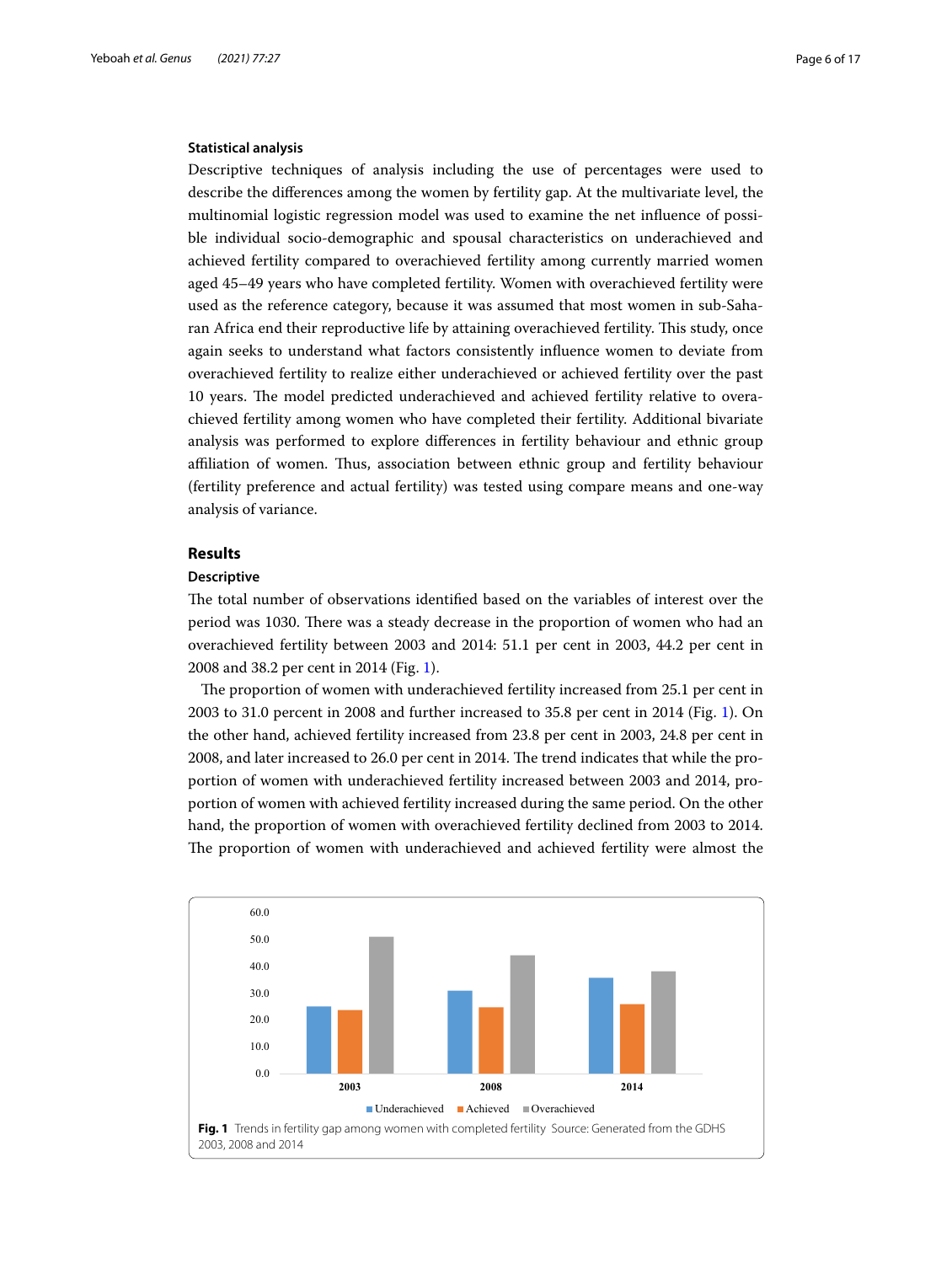same in 2003. However, the diference between underachieved and achieved as observed in 2003 is different from what was observed in 2008 and 2014. The proportion of women with underachieved fertility increased much higher between 2008 and 2014, while the proportion of women with achieved fertility increased only slightly between 2008 and 2014.

Table [1](#page-7-0) indicates that in all the three rounds of the surveys (2003–2014), a relatively higher proportion of women had all their children surviving the frst 59 months after birth. There was a steady increase in the proportion of women who had all their children surviving child deaths between 2003 and 2014: 55.8 per cent in 2003, 57.2 per cent in 2008 and 61.6 per cent in 2014. Throughout the three survey periods, it is observed that the proportion of women who have ended their reproductive lives and residing in the urban areas was lower in 2008 compared to 2003 but much higher in 2014 (44.4% in 2003; 42.3% in 2008 and 45.6% in 2014). In contrast, the proportion of women residing in rural areas in 2008 was higher than in 2003 and 2014. A higher proportion of respondents in the three survey years belonged to the Akan Ethnic Group relative to the other ethnic groups. About 7 in 10 women were Christians in all the three surveys (73.3% in 2003; 74.0% in 2008; and 78.7% in 2014).

While the mean years of schooling have increased for respondents' partners, it has dropped for women from 5.4 years in 2003 to 4.6 years in 2014. The mean years of schooling of respondents' partners, on the other hand, was highest in 2008 (7.8 years) compared to 2003 (6.9 years) and 2014 (7.1 years).

The proportion of women who had their first birth at  $18-20$  years steadily decreased from 36.2 per cent in 2003 to 30.0 per cent in 2014. On the other hand, the proportion of women who had their frst birth at 21 years and above decreased from 40.4 per cent in 2003 to 36.6 per cent in 2008 and increased to 41.2 per cent in 2014. Furthermore, in all the three surveys, more than half of the women have been in only one marital union, but this was highest in 2008. We also observe that the proportion of women who have ever used modern contraceptives was 42.2 per cent in 2003, rising to 44.8 per cent and 44.6 per cent, respectively, in 2014.

The proportion of couples who want same number of children as their spouses has consistently decreased between the three survey years. For instance, women with same fertility preference with partners declined from 49.6 per cent in 2003 to 42.1 per cent in 2014. Respondents who reported that their spouses/partners prefer more children also decreased from 20.1 per cent in 2003 to 17.7 per cent in 2008 and then increased to 25.8 per cent in 2014. Respondents who reported that their spouses prefer fewer children over the survey years were less than one-tenth of women interviewed in each survey year. The proportion of women who reported that they don't know their spouse's fertility preference increased from 24.4 per cent in 2003 to 32.1 per cent in 2008 and later declined to 24.5 per cent in 2014.

## **Multivariate analysis**

Results of the multinomial logistic regression analysis for the three rounds of survey years are contained in Table [2](#page-8-0). The significant predictors of underachieved and achieved fertility were child survival status, type of place of residence, ethnicity, age at frst birth, ever use of modern contraceptives and couple's fertility preference. Three factors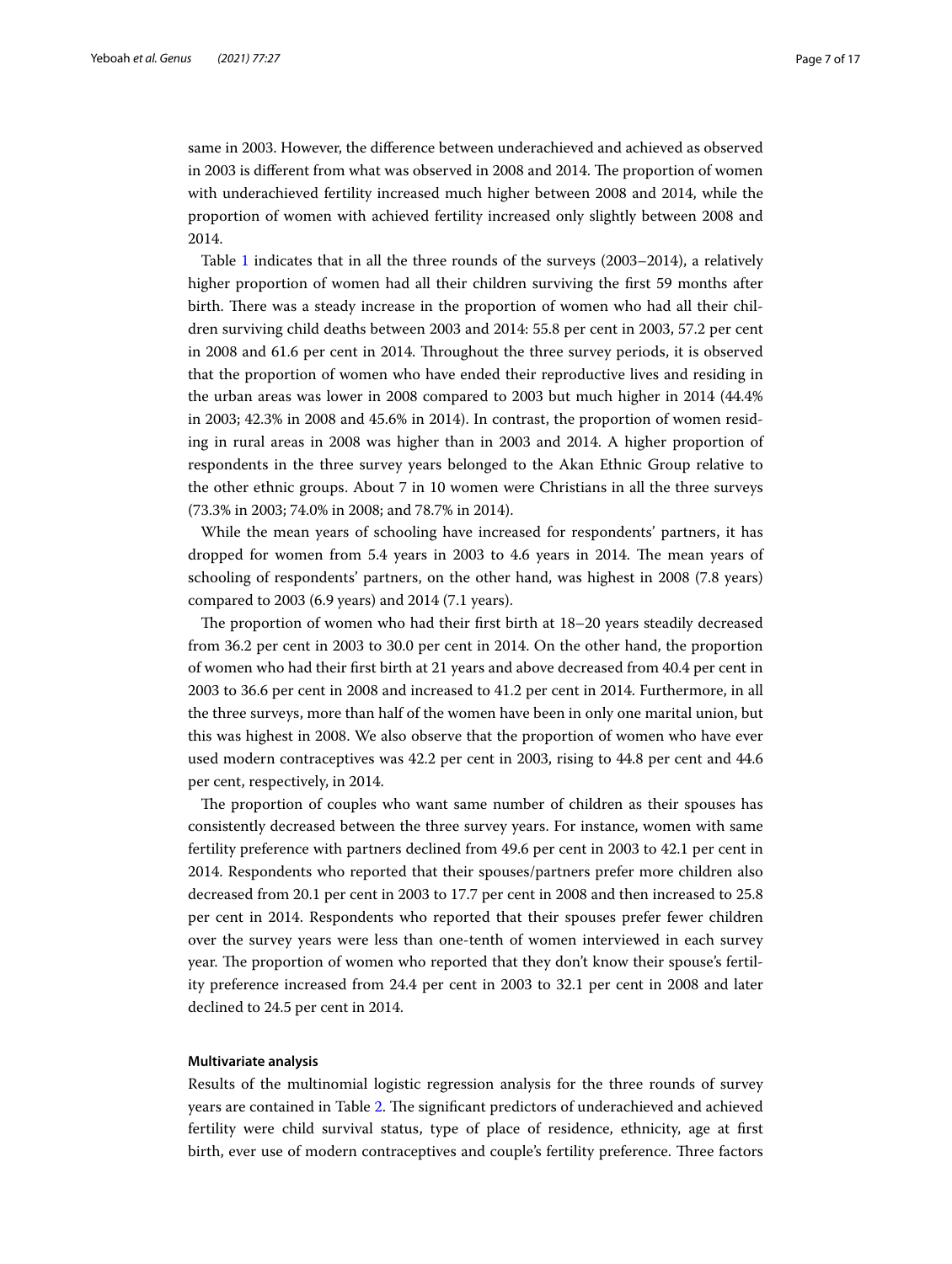| <b>Characteristics</b>                   | 2003 ( $n = 304$ ) | 2008 ( $n = 252$ ) | 2014 ( $n = 474$ ) |
|------------------------------------------|--------------------|--------------------|--------------------|
| Child loss experience                    |                    |                    |                    |
| All children alive                       | 55.8               | 57.2               | 61.6               |
| One or more infant deaths                | 22.0               | 20.9               | 19.2               |
| One or more child deaths                 | 14.2               | 13.4               | 12.1               |
| Both infant and child deaths             | 8.1                | 8.5                | 7.1                |
| Place of residence                       |                    |                    |                    |
| Urban                                    | 44.4               | 42.3               | 45.6               |
| Rural                                    | 55.6               | 57.7               | 54.4               |
| Ethnicity                                |                    |                    |                    |
| Akan                                     | 50.9               | 51.3               | 52.3               |
| Ga-Dangbe/Ewe                            | 21.6               | 20.1               | 20.3               |
| Mole-Dagbani                             | 10.7               | 15.9               | 14.9               |
| Other                                    | 16.8               | 12.7               | 12.5               |
| Religion                                 |                    |                    |                    |
| Catholic                                 | 15.1               | 14.1               | 10.2               |
| Other Christians                         | 58.2               | 59.9               | 68.5               |
| Islam                                    | 15.6               | 12.7               | 14.9               |
| Other                                    | 11.0               | 13.4               | 6.4                |
| Education (in completed years)           |                    |                    |                    |
| Range                                    | $0.0 - 22.0$       | $0.0 - 17.0$       | $0.0 - 17.0$       |
| Mean (SD)                                | 5.4(5.5)           | 5.1(5.0)           | 4.6(5.4)           |
| Age at first birth                       |                    |                    |                    |
| $<$ 18 years                             | 23.4               | 28.9               | 28.8               |
| 18-20 years                              | 36.2               | 34.6               | 30.0               |
| 21 years above                           | 40.4               | 36.6               | 41.2               |
| Number of marital unions                 |                    |                    |                    |
| Once                                     | 60.7               | 67.7               | 61.6               |
| Two or more unions                       | 39.3               | 32.3               | 38.4               |
| Ever use of modern contraceptive         |                    |                    |                    |
| Yes                                      | 42.2               | 44.8               | 44.6               |
| <b>No</b>                                | 57.8               | 55.2               | 56.4               |
| Partner's education (in completed years) |                    |                    |                    |
| Range                                    | $0.0 - 25.0$       | $0.0 - 18.0$       | $0.0 - 18.0$       |
| Mean (SD)                                | 6.9(6.7)           | 7.8(5.3)           | 7.1(5.4)           |
| Partner's preferred fertility            |                    |                    |                    |
| Both want same                           | 49.6               | 43.3               | 42.1               |
| Husband wants more                       | 20.1               | 17.7               | 25.8               |
| Husband wants fewer                      | 6.0                | 6.9                | 7.5                |
| Don't know                               | 24.4               | 32.1               | 24.5               |

<span id="page-7-0"></span>

|                 |  |  |  |  | Table 1 Percentage distribution of women with completed fertility by socio-demographic |
|-----------------|--|--|--|--|----------------------------------------------------------------------------------------|
| characteristics |  |  |  |  |                                                                                        |

Source: Generated from the GDHS 2003, 2008 and 2014

consistently predicted underachieved and achieved fertility throughout the three rounds of survey. These are child survival status, ethnicity and couple's fertility preference.

Factors observed as not signifcantly associated with underachieved and achieved fertility include education of the woman, religion, number of marital unions and partner's education. The results show that child survival status is significantly associated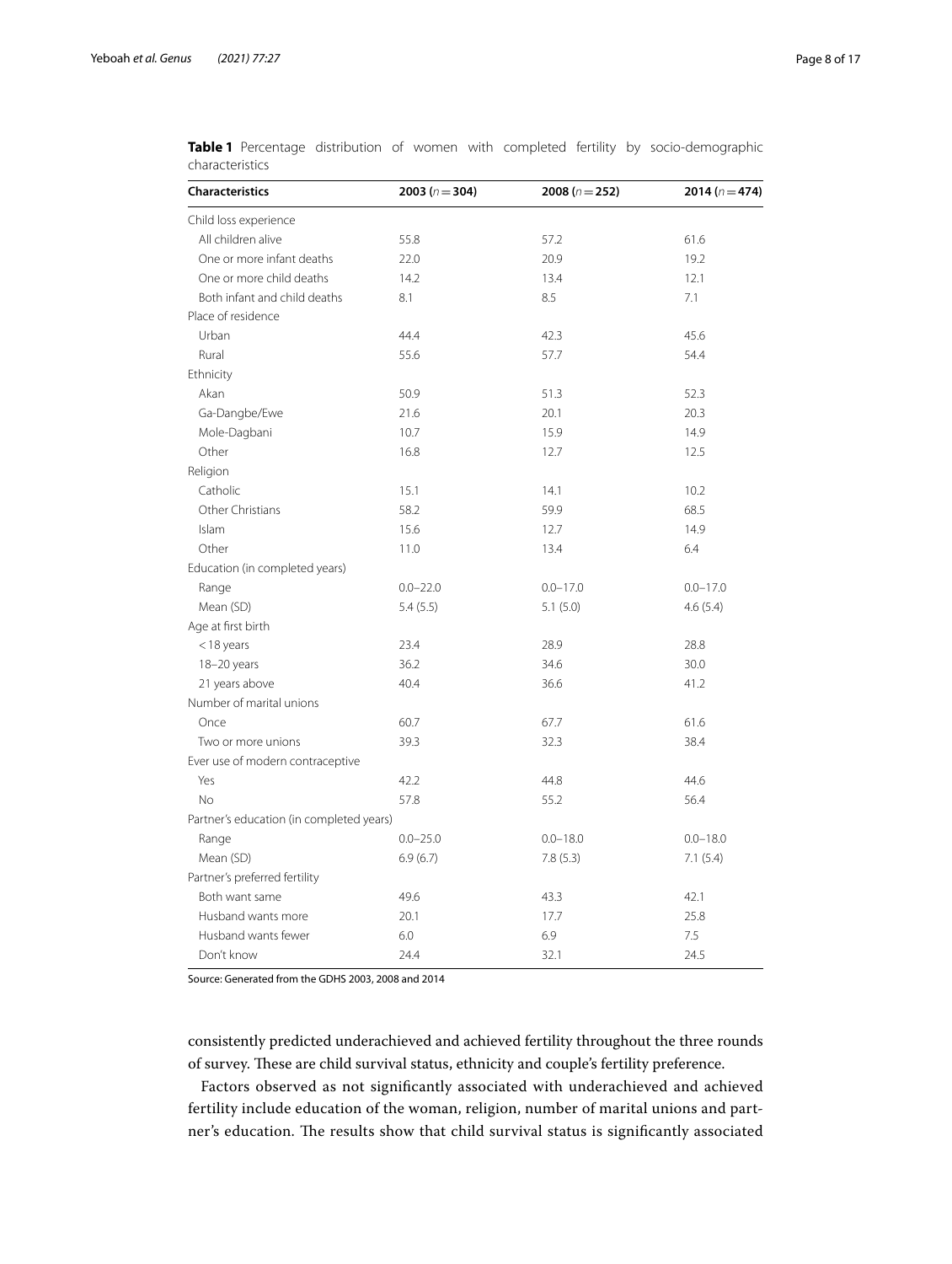|                                                      | 2003                                     |                  | 2008           |                  | 2014             |                  |  |  |  |  |
|------------------------------------------------------|------------------------------------------|------------------|----------------|------------------|------------------|------------------|--|--|--|--|
|                                                      | UF vs OF                                 | AF vs OF         | UF vs OF       | AF vs OF         | UF vs OF         | AF vs OF         |  |  |  |  |
|                                                      | <b>RRR (S.E)</b>                         | <b>RRR (S.E)</b> | RRR (S.E)      | <b>RRR (S.E)</b> | <b>RRR (S.E)</b> | <b>RRR (S.E)</b> |  |  |  |  |
| Survival status (ref = All children survived)        |                                          |                  |                |                  |                  |                  |  |  |  |  |
| Infant deaths                                        | 0.50(0.19)                               | $0.31(0.14)$ *   | 0.55(0.23)     | $0.19(0.10)$ **  | 0.58(0.17)       | $0.47(0.15)$ *   |  |  |  |  |
| Child deaths                                         | $0.19(0.91)$ **                          | $0.38(0.17)^{*}$ | 0.98(0.49)     | 0.52(0.29)       | 0.75(0.26)       | 0.83(0.31)       |  |  |  |  |
| Infant and child deaths                              | $0.16(0.11)$ **                          | 0.41(0.25)       | 0.74(0.44)     | 0.49(0.31)       | $0.16(0.11)$ **  | 0.66(0.31)       |  |  |  |  |
|                                                      | Type of place of residence (ref = Urban) |                  |                |                  |                  |                  |  |  |  |  |
| Rural                                                | 1.01(0.39)                               | $0.37(0.15)^*$   | 1.13(0.44)     | 1.45(0.59)       | 0.60(0.16)       | 0.74(0.21)       |  |  |  |  |
| Education (in completed<br>years)                    | 1.05(0.04)                               | 1.01(0.04)       | 1.00(0.045)    | 1.01(0.05)       | 1.05(0.04)       | 1.05(0.04)       |  |  |  |  |
| Ethnicity (ref = Akan)                               |                                          |                  |                |                  |                  |                  |  |  |  |  |
| Ga-Dangbe/Ewe                                        | 0.89(0.38)                               | 0.96(0.41)       | 1.12(0.53)     | 0.89(0.45)       | 1.06(0.37)       | 0.95(0.33)       |  |  |  |  |
| Mole-Dagbani                                         | $3.33(1.78)$ *                           | 3.61 $(1.97)^*$  | $3.74(2.24)$ * | 5.47 (1.58)**    | 1.52(0.62)       | 0.64(0.27)       |  |  |  |  |
| Other                                                | 2.02(1.09)                               | 2.36 (1.28)      | 2.64(1.57)     | 2.49(1.65)       | $3.10(1.29)$ **  | 1.07(0.47)       |  |  |  |  |
| Religion (ref=Catholic)                              |                                          |                  |                |                  |                  |                  |  |  |  |  |
| Other Christian                                      | 1.40(0.65)                               | 1.08(0.52)       | 0.71(0.36)     | 1.49(0.82)       | 0.90(0.32)       | 0.86(0.32)       |  |  |  |  |
| Islam                                                | 1.01(0.62)                               | 0.47(0.29)       | 1.08(0.67)     | 0.94(0.69)       | 1.39(0.58)       | 0.89(0.42)       |  |  |  |  |
| Other                                                | 1.34(0.80)                               | 1.12(0.66)       | 1.08(0.66)     | 0.99(0.69)       | 0.86(0.46)       | 1.04(0.56)       |  |  |  |  |
| Age at first birth (ref $\leq$ 18 years)             |                                          |                  |                |                  |                  |                  |  |  |  |  |
| 18-20 years                                          | 0.93(0.41)                               | 1.33(0.61)       | $0.40(0.17)$ * | 0.86(0.39)       | 1.66(0.52)       | 1.47(0.48)       |  |  |  |  |
| $21$ years $+$                                       | $2.54(1.11)^*$                           | $3.35(1.53)$ **  | 1.14(0.46)     | 1.24(0.58)       | 1.79(0.54)       | 1.43(0.46)       |  |  |  |  |
|                                                      | Number of marital union (ref = Once)     |                  |                |                  |                  |                  |  |  |  |  |
| More than once                                       | 0.93(0.31)                               | 0.62(0.22)       | 0.96(0.36)     | 0.62(0.26)       | 1.23(0.32)       | 0.64(0.18)       |  |  |  |  |
| Ever use of modern contraceptives (ref = No)         |                                          |                  |                |                  |                  |                  |  |  |  |  |
| Yes                                                  | 0.58(0.19)                               | $0.48(0.17)^*$   | 0.69(0.25)     | 1.08(0.41)       | 0.68(0.16)       | 0.68(0.17)       |  |  |  |  |
| Partner's education (in com-<br>pleted years)        | 0.97(0.03)                               | 0.97(0.03)       | 1.00(0.05)     | 1.04(0.05)       | 0.98(0.03)       | 0.94(0.03)       |  |  |  |  |
| Couple's fertility preference (ref = Both want same) |                                          |                  |                |                  |                  |                  |  |  |  |  |
| Partner wants more                                   | 0.79(0.31)                               | 0.88(0.35)       | 0.64(0.290)    | 0.39(0.19)       | $0.51(0.15)^*$   | $0.42(0.13)$ **  |  |  |  |  |
| Partner wants fewer                                  | 1.82(1.25)                               | 2.45 (1.69)*     | $5.44(2.05)$ * | 1.44(1.22)       | $4.56(2.37)$ **  | 1.03(0.64)       |  |  |  |  |
| Don't know                                           | 0.95(0.42)                               | 1.18(0.52)       | 0.79(0.32)     | $0.32(0.15)$ **  | 0.96(0.29)       | 0.69(0.23)       |  |  |  |  |
| Sample size                                          | 304                                      |                  | 252            |                  | 474              |                  |  |  |  |  |
| Log likelihood                                       | $-274.17$                                |                  | $-230.81$      |                  | $-469.66$        |                  |  |  |  |  |
| Prob > Chi <sup>2</sup>                              | 0.0004                                   |                  | 0.0067         |                  | 0.0000           |                  |  |  |  |  |

<span id="page-8-0"></span>

Source: Generated from the GDHS 2003, 2008 and 2014; \* *p*<0.05; \*\**p*<0.01; \*\*\**p*<0.001

*UF* underachieved fertility, *OF* overachieved fertility, *AF* achieved fertility, *RRR* relative risk ratio, *SE* standard error

with achieved fertility throughout the three rounds of surveys. Using the 2003 data, women who have experienced infant deaths were 69% less likely to attain achieved fertility compared to those who had all children surviving child deaths.

Using the 2014 data, women who have experienced both infant and child deaths were 53% less likely to attain achieved fertility compared to those who had all children surviving child deaths. Child survival status is also signifcantly associated with underachieved fertility in 2003 and 2014. Using the 2014 data, women who have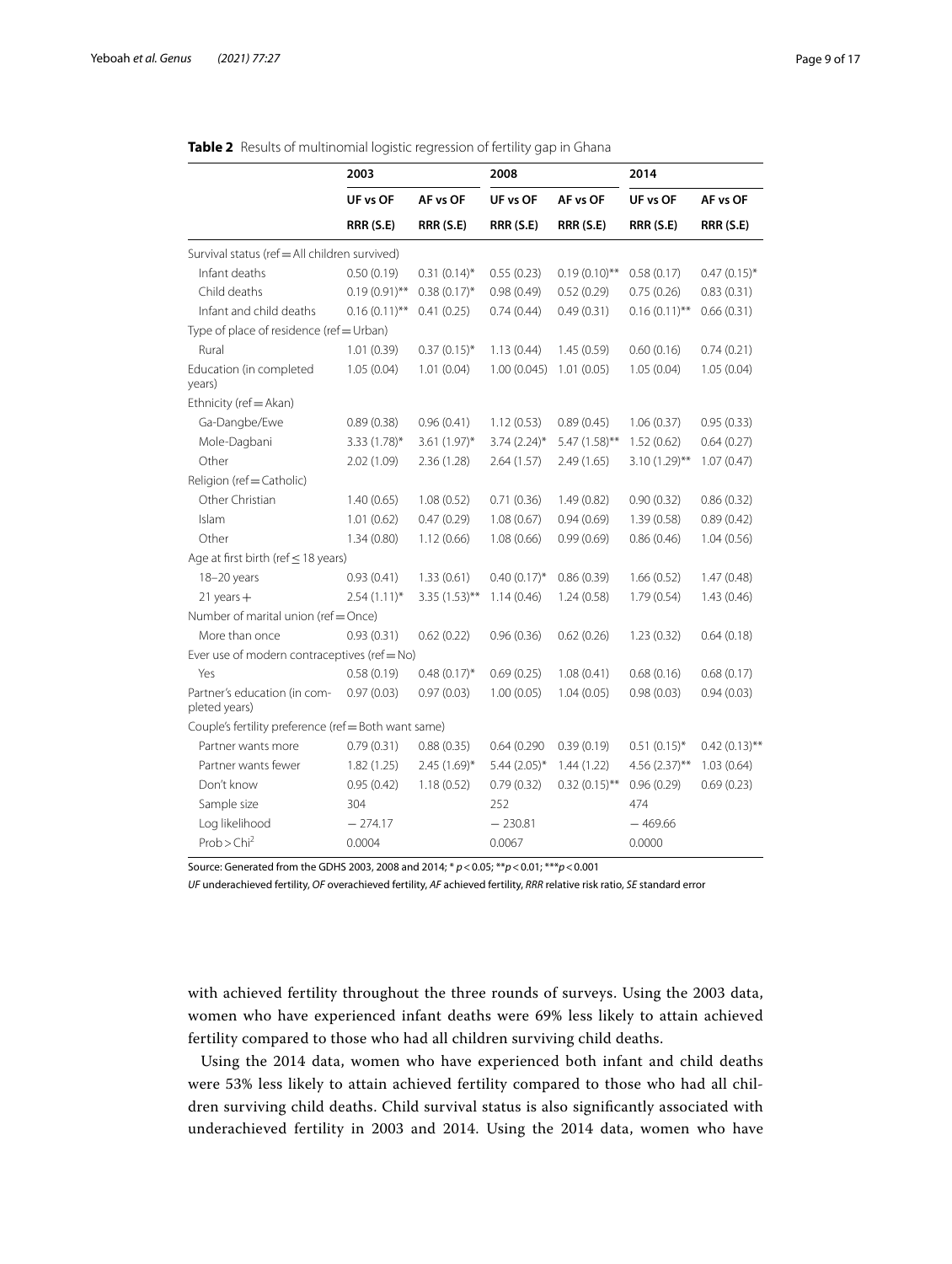

<span id="page-9-0"></span>

<span id="page-9-1"></span>experienced both infant and child deaths were 84% less likely to attain underachieved fertility (RRR: 0.16: *p* < 0.05).

Type of place of residence is signifcantly associated with achieved fertility only in 2003 (RRR: 0.37; *p*<0.05). Women who reside in rural areas were 63% less likely to attain achieved fertility compared to those in urban areas.

Using the 2003 data, women belonging to the Mole-Dagbani Ethnic Group were 3.33 times as likely to attain underachieved fertility compared to the Akan women. In 2008, Mole-Dagbani women recorded an increase in the relative risk ratio of attaining underachieved fertility compared to what was recorded in 2003 (RRR: 3.74;  $p < 0.05$ ). Similarly, in 2008, Mole-Dagbani women recorded an increase in the risk ratio of achieved fertility compared to what was recorded in the immediate past survey (2003), observing 3.61 and 5.47 times as likely to attain achieved fertility, respectively, in 2003 and 2008. Using the data in 2014, women belonging to the Other ethnic group were 3.10 times as likely to attain underachieved fertility compared to Akan women. Further analysis revealed that Mole-Dagbani women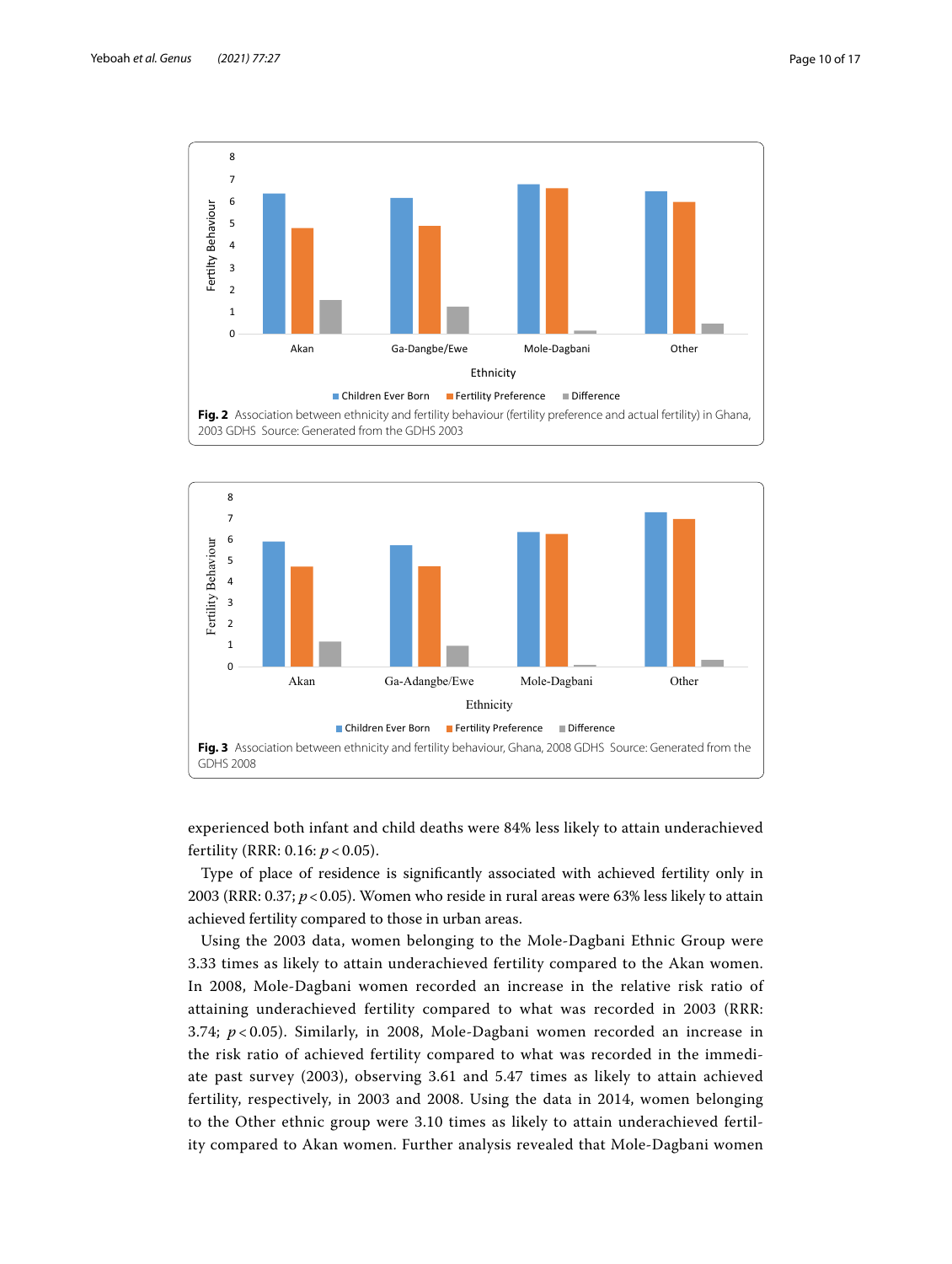

<span id="page-10-0"></span>had higher mean of fertility preference and higher mean of actual fertility across the three rounds of survey (Figs. [2,](#page-9-0) [3](#page-9-1), [4](#page-10-0)). In addition, Mole-Dagbani women had the least difference between children ever born and fertility preference. For instance, the difference between children ever born and fertility preference was 0.18, 0.09 and − 0.33 in 2003, 2008 and 2014, respectively.

Age at first birth is significantly associated with underachieved fertility. In 2003, women who had first birth at the age of 21 years and above were 2.54 times as likely to attain underachieved fertility compared to those whose age at first birth was less than 18 years (Table [2\)](#page-8-0). In 2008, women who had first birth at the age 18–20 years were 60% less likely to attain underachieved fertility compared to those who had first birth when less than 18 years (RRR: 0.40; *p* < 0.05). Using 2003 data, women who had first birth when 21 years and above were 3.35 times as likely to attain achieved fertility (RRR: 3.35; *p* < 0.01). Ever use of modern contraceptives is significantly associated with achieved fertility with relative risk ratio (RRR) for 2003 of 0.48 and *p* < 0.05.

Couple's fertility preference was found to be associated with achieved fertility in 2003, 2008 and 2014 (Table [2\)](#page-8-0). Using the 2003 data, women whose partners want fewer children were more likely to attain achieved fertility compared to those who have same fertility preference with their partners (RRR: 2.45; *p* < 0.05). In 2008, women who don't know the fertility preference of their partners were 68% less likely to attain achieved fertility compared to those who have same fertility preference with their partners (RRR: 0.32;  $p < 0.01$ ). Using the 2014 data, women with partners who want more children were 48% less likely to attain achieved fertility compared to those who have same fertility preference with their partners (RRR:  $0.42$ ;  $p < 0.01$ ). The results also indicate that couple's fertility was significantly associated with underachieved fertility in 2008 and 2014. Using the 2008 data, women with partners who want fewer children were 5.44 times as likely to attain underachieved fertility compared to those who have same fertility preference with their partners (RRR: 5.44;  $p < 0.05$ ). Finally, using the 2014 data, women with partners who want more children were 49% less likely to attain underachieved fertility compared to those who have same fertility preference with partner (RRR;  $0.51$ ;  $p < 0.05$ ). On the other hand, women whose partners want fewer children were 4.56 times as likely to attain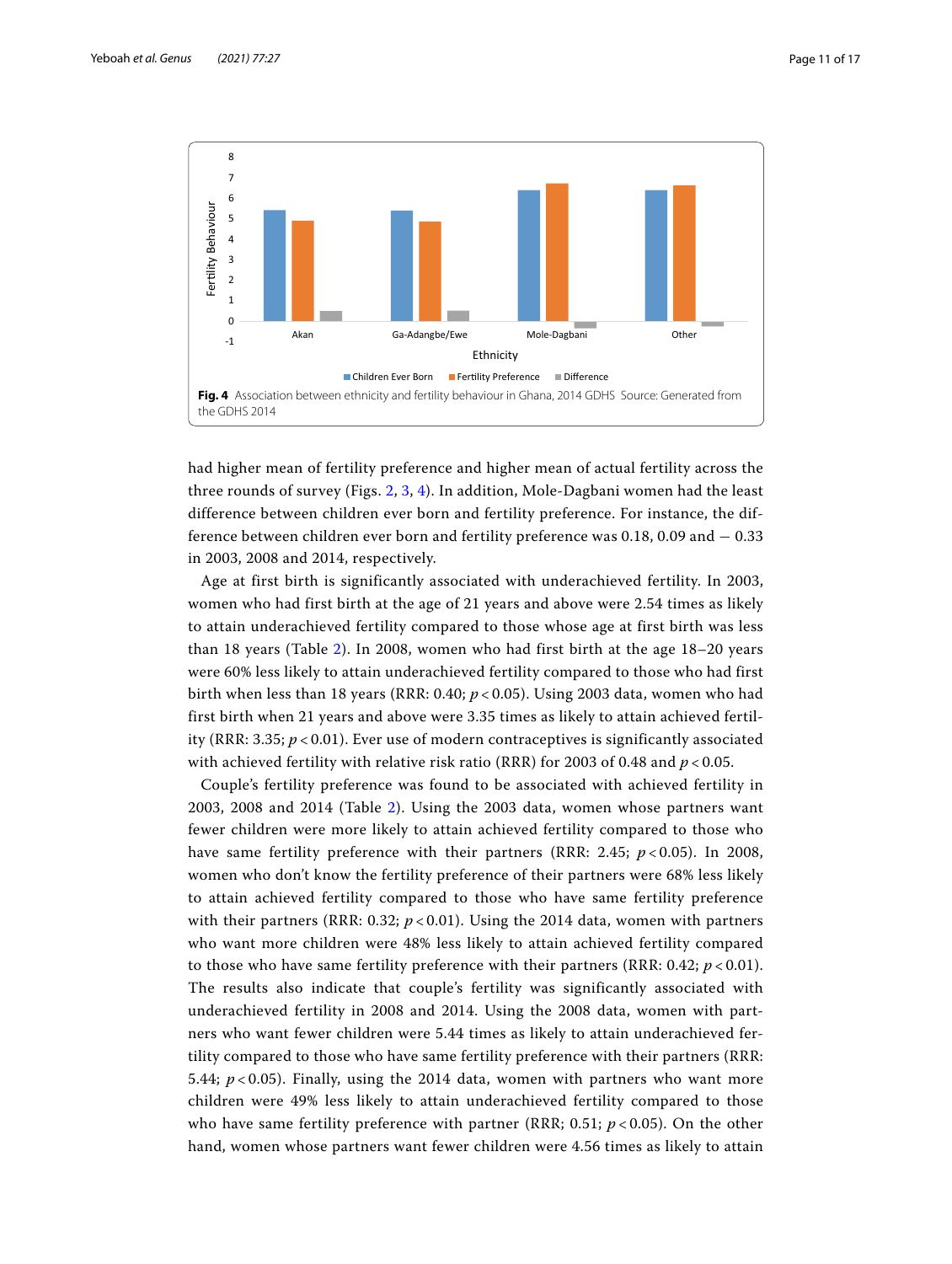underachieved fertility compared to those who have same fertility preference with partners (RRR: 4.56; *p* < 0.01).

## **Discussion**

The aim of this paper was to examine the trends and identify consistent determinants of fertility gap across the latest three rounds of the Ghana Demographic and Health Survey (GDHS) in the past 10 years. The discussion of this study is situated with the demographic transition, where Ghana's fertility is classifed as one that is stalling. In all the three surveys, a relatively higher proportion of women with completed fertility had overachieved fertility by the end of their reproductive lives. Tis fnding is consistent with studies by Muhoza et al. [\(2014\)](#page-15-10) who revealed that a higher proportion of women in East African countries have overachieved fertility. Nevertheless, the results of this analysis revealed a wide gap observed between women with overachieved fertility and achieved fertility in 2003 and that was gradually closed in 2014. Tis result could be associated with the increasing proportion of women with all children surviving between 2003 and  $2014$  $2014$  $2014$  (55.8% in 2003 to 61.6% in 2014 presented in Fig. 1). The increasing proportion of women with underachieved fertility could be due to the increasing low fertility preference of women's partners. Yeboah et al [\(2021](#page-16-9)) have earlier reported that women are more likely to attain underachieved fertility when their partner's fertility preference is lower. The increasing proportion of women with improvement in child survival may be attributed to maternal and child health policies and intervention programmes by the government and NGOs (Kayode et al., [2016](#page-15-23)). Tis consequently led to improvement in health care infrastructure, reduced inequality in healthcare uptake, eased fnancial challenge of healthcare service and drew government attention to meeting the MDG and SDG goals. It is, therefore, expected that changes in childhood mortality will most likely afect the fertility gap of women in Ghana. In addition, it is more likely that overachieved fertility will further decline, since there is the higher possibility of children surviving child deaths (Wencak, [2013](#page-16-10)).

The increase in the proportion of women whose age at first birth is less than 18 years between 2003 and 2014 implies that teenage pregnancy and motherhood were a substantial social and health issue in Ghana with implications on the health of the mother and child. A general observation is that throughout the three survey years, a relatively higher proportion of the respondents have never used modern contraceptives as birth control methods in Ghana.

It was observed that over the years, women's partners had higher mean years of school. This is comparatively higher than women's mean years of schooling. This corroborates other studies that indicate that despite improvement in education, inequality exists between men and women's education in Ghana (Aziato, [2016](#page-14-7)). The higher proportion of respondents with partners who had same fertility preference suggests the relevance of the study of fertility gap in sub-Saharan Africa, where reproductive decision making to a larger extent is determined by the man (DeRose & Ezeh, [2005;](#page-15-8) Isiugo-Abanihe, [1994](#page-15-24)).

The results of the multivariate analysis revealed that child survival status consistently predicted fertility gap among women who have ended their reproductive ages in Ghana. Childhood mortality in the form of either infant or child deaths reduced the likelihood of achieved or underachieved fertility across the three survey years. Tis result suggests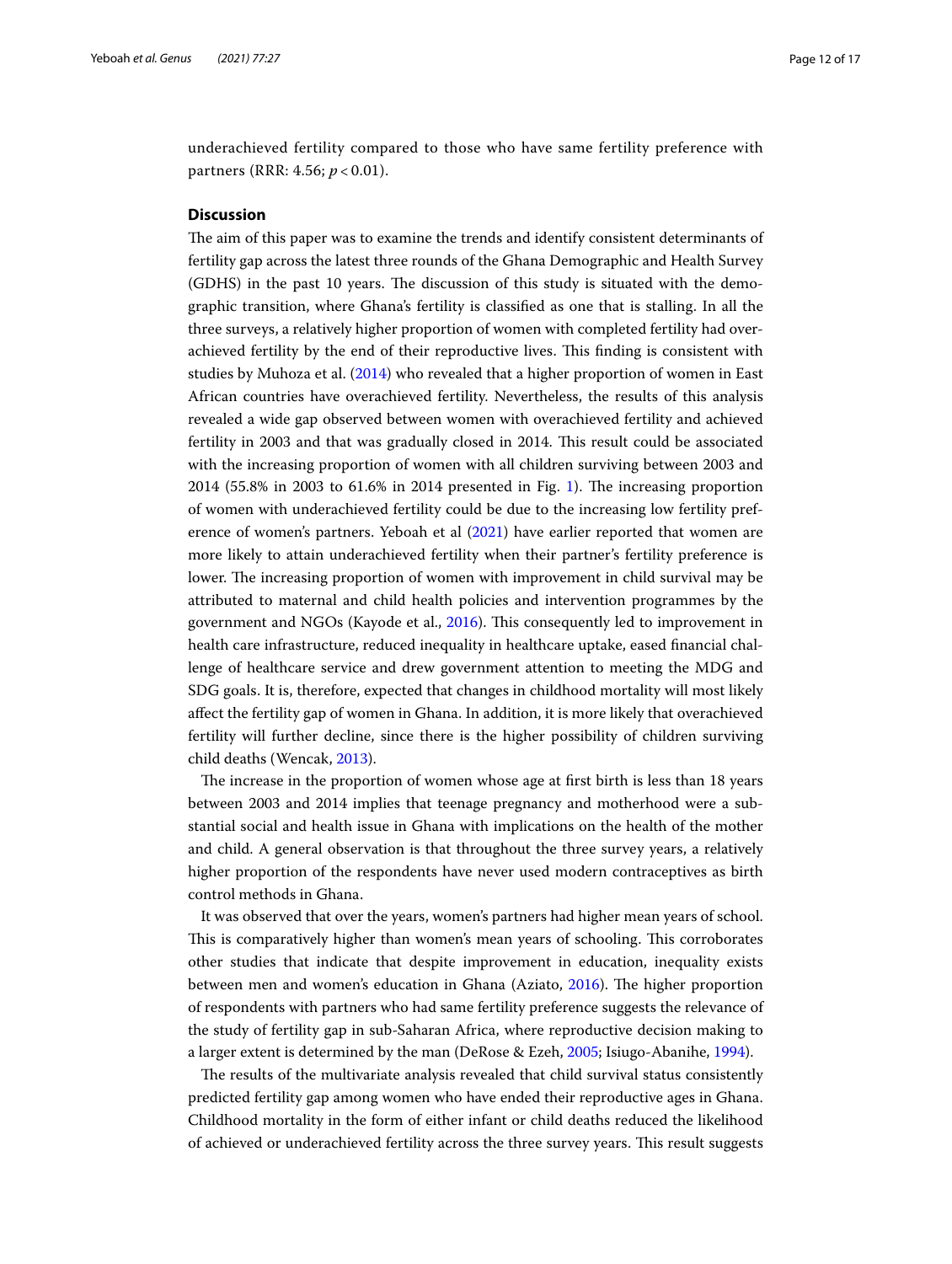that child loss by a mother has an important impact on her decision to continue having additional children over the past decade in Ghana. It is also possible that with the experience of child deaths, couples may increase their preferred family size to ensure a minimum number of children surviving to reach adulthood (Reher et al., [2017](#page-16-5)). Another fertility response to child loss is when couples through the hoarding efect decide to have more children than they prefer as insurance against future child loss (Feyisetan & Casterline, [2000;](#page-15-25) Gyimah & Fernando, [2004\)](#page-15-7). Tis consequently leads to overachieved fertility.

Studies have recorded diferences in rural–urban healthcare systems across diferent geographical regions with implications on fertility behaviour, contraceptive use and child health outcome (Amu & Sekyi, [2018](#page-14-8)). In 2003, women residing in rural areas were less likely to attain achieved fertility compared to those in urban centres. This finding is in line with a study by Van de Poel et al. ([2009](#page-16-11)), where women living in rural areas were characterized by lack of electricity, safe water deprivation, lack of amenities and poor accessibility to healthcare centres.

Regarding ethnicity, Mole-Dagbani women belong to the patrilineal society mostly located in Northern Ghana, while the Akan belong to the matrilineal society. The findings suggest that women belonging to patrilineal societies were signifcantly more likely to have achieved fertility compared to those belonging to matrilineal lineage. Further analysis also suggested that the Mole-Dagbani women had higher fertility preference and higher actual fertility, thereby narrowing the fertility gap among them. The finding from this study is consistent with what some studies have shown in Ghana (Akonor & Biney, [2021](#page-14-3); Gyimah, [2002a](#page-15-15), [2002b](#page-15-16)). A study by Akonor and Biney ([2021\)](#page-14-3) have shown that Mole-Dagbani women (mostly located in the northern part of Ghana) and those from the Other Ethnic Group (predominantly northern ethnic groups) have both higher fertility preferences and actual fertility than those belonging to the Akan Ethnic Group who are largely found in the southern part of Ghana. A plausible explanation could be that women belonging to the Mole-Dagbani Ethnic Group are characterized by relatively lower levels of education that are important considerations in fertility decisions at the household level. In addition, this may be explained by contextual social norms which deserve further exploration.

Using the data in 2003, women who had frst birth at age 21 and above were more likely to attain achieved fertility compared to those who had frst birth before 18 years. They were also more likely to attain underachieved fertility. This means that women who delayed frst birth were signifcantly more likely to have achieved fertility. Research has shown that the likelihood of underachieved fertility is higher at later age of frst birth (Ibisomi et al.,  $2011$ ). This may be, because early age at first birth prolongs the reproductive life of women and exposes women to high fertility especially in socio-cultural environments, where contraceptive use is low. In contrast, later age at frst birth shortens the reproductive years of women, which in turn, could reduce their fertility. Besides, too early or too late childbearing could have negative reproductive health implications, which women who deliberately decide to postpone childbearing are very much aware of.

The results for the use of birth control methods were contrary to expectation. Using the 2003 data, the results indicate that women who have ever used modern contraceptives were less likely to attain achieved fertility. It is possible that women with child loss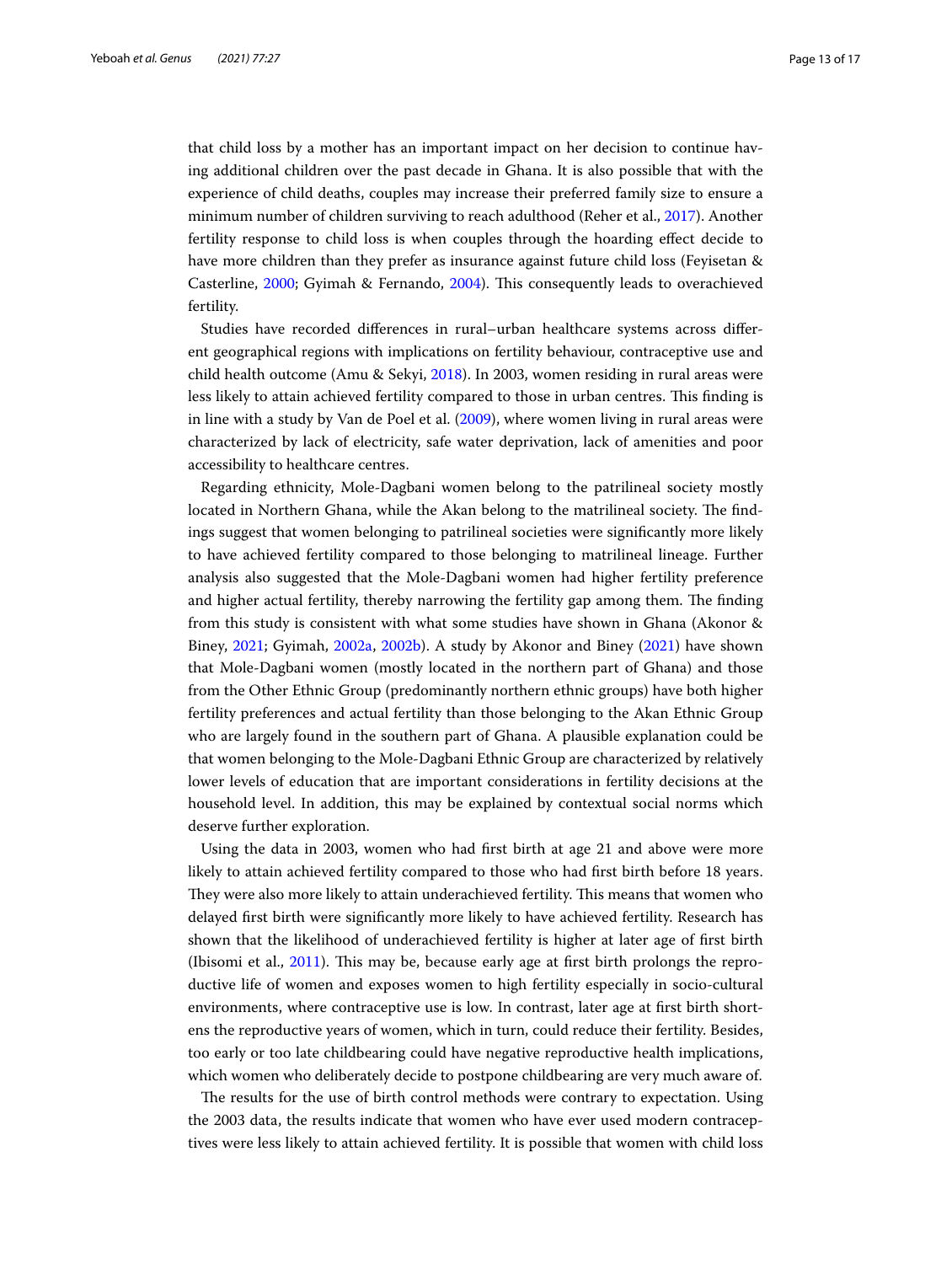experience may be more among this category who have never used modern contraceptives. It may also be plausible to speculate women who had ever used modern contraceptives used them to space their high preferred number of births than to limit births.

One other striking fnding from the multivariate analysis was about the couple's preferred fertility. Couple's fertility preference was one of the three signifcant predictors of underachieved and achieved fertility across all the rounds of surveys. This finding suggests that men's dominance over reproductive decisions at the household level is vital in reducing fertility preference and actual fertility (Caldwell & Caldwell, [1987;](#page-14-9) Dodoo, [1994](#page-15-26); Dodoo & Landewijk, [1996](#page-15-9)).

## **Limitations and strengths of study**

The main limitation is that the survey question on fertility preference derived from the desired family size question is prone to the challenge of ex-post rationalization. This is because respondents may not include possible child deaths in their ideal family size. In addition, preferred fertility is infuenced by individual and household circumstances at the time of the survey. Tis could lead to respondents upwardly giving biased responses. Childhood mortality experience of women is one of the socio-economic variables in this study to address the problem of ex-post rationalization. Furthermore, fndings from the survey could sufer from a time-sequence challenge in determining factors associated with fertility gap, hence, it is difficult to draw clear causality conclusions. Despite these limitations, this study is one of the few to examine the trend and predictors of underachieved and achieved fertility among women with completed fertility in the context of sub-Saharan Africa. The findings of the study based on large data sets representing the country can be generalized. The use of multinomial logistic regression analysis helped to understand the factors that predict the changing trend of underachieved and achieved fertility in Ghana. Furthermore, the fndings of this study provide policy makers with a clearer understanding of factors that need to be considered in programmes and interventions to further reduce fertility.

## **Conclusion**

Tis paper aimed at understanding the factors that persistently predict underachieved and achieved fertility over the three rounds of the GDHS. Three factors emerged as consistently infuencing underachieved and achieved fertility over the 10-year period: child loss experience, ethnicity and couple's fertility preference. The findings highlighted that child loss experience tend to influence achieved or underachieved negatively. The study also underscores the critical role played by men in shaping fertility gap of women. Finally, fertility gap of an ethnic group could be explained by socio-demographic characteristics of the ethnic group. The study is important for theoretical understanding of fertility gap. In particular, the study brings new insights into the discussion on fertility gap regarding ethnic group diferences among women in sub-Saharan Africa.

Considering the role played by men in women's ability to achieve their preferred family size, eforts to reduce fertility in sub-Saharan Africa must consider how to reduce men's higher fertility preference. The study, therefore, recommend that programmes to reduce fertility in sub-Saharan Africa must consider the signifcant role played by men in fertility decisions. In addition, researchers must consider placing equal emphasis on the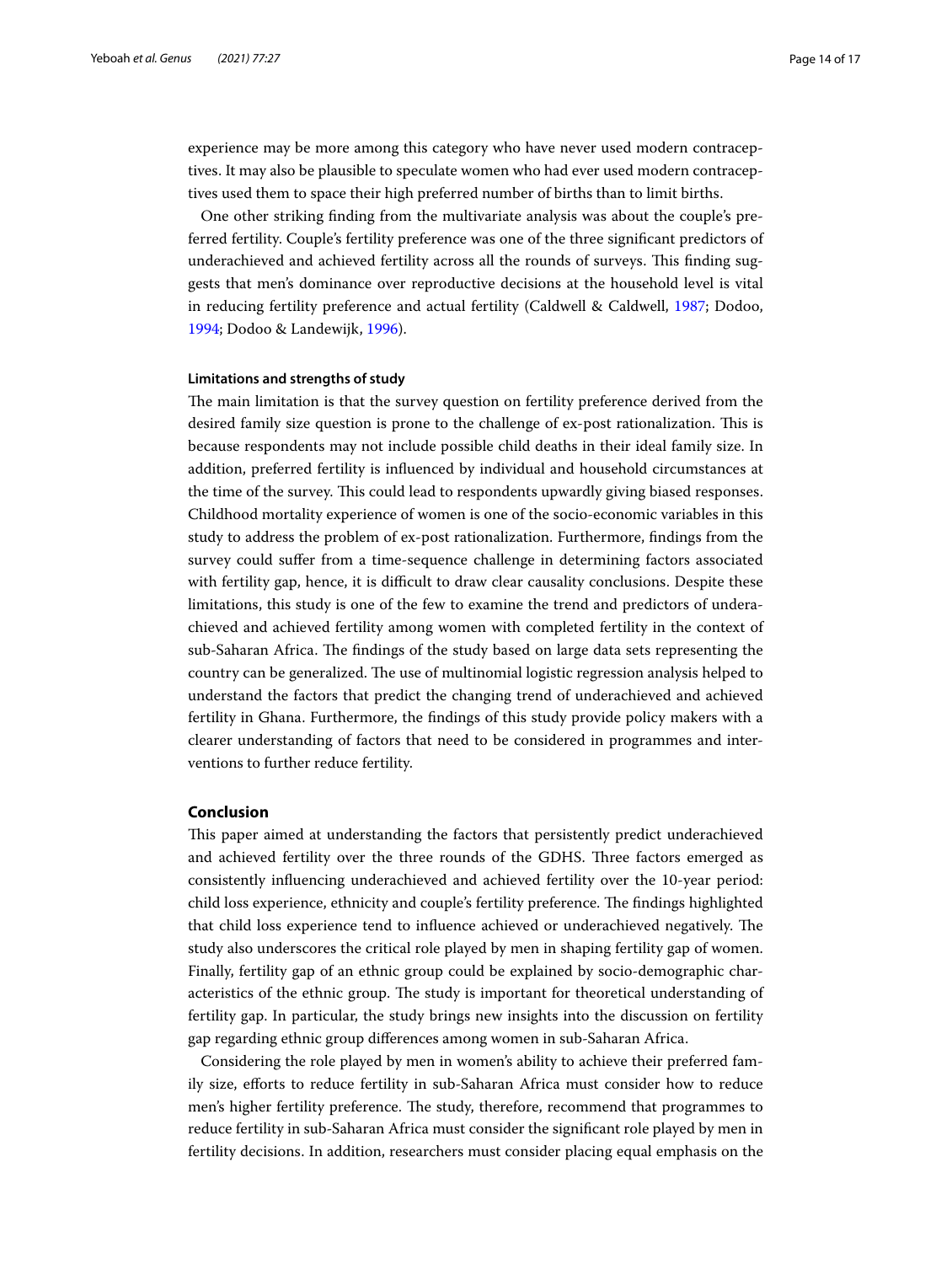fertility behaviour of men in any analysis of fertility among women to be able to properly inform relevant policy interventions towards achieving further fertility reduction in Ghana and the rest of sub-Saharan Africa. More importantly, programmes towards reducing infant and child mortality in Ghana and elsewhere in sub-Saharan Africa need critical consideration if the fertility gap between fertility preference and actual fertility is to be bridged as part of eforts towards achieving further fertility decline.

#### **Abbreviations**

DHS: Demographic and Health Survey; GDHS: Ghana Demographic and Health Survey; GMHS: Ghana Maternal Health Survey; SDG: Sustainable Development Goal; SSA: Sub-Saharan Africa.

#### **Acknowledgements**

The authors would like to thank Measure DHS and the Ghana Statistical Service for granting them access to the data used in the analysis in this study.

#### **Authors' contributions**

All the authors are responsible and cooperated for the development of the paper. IY is responsible for data preparation and writing the original draft of the paper. SOK and FF-A are responsible for reviewing and editing the entire paper. All authors declare that they read and approved the fnal manuscript.

#### **Funding**

The authors received no specifc funding for this work.

#### **Availability of data and materials**

The data sets generated and/or analyzed during the current study are available in the MEASURE DHS database at repository; <http://dhsprogram.com/data/available-datasets.cfm>.

#### **Declarations**

#### **Competing interests**

The authors have declared that they have no competing interests.

#### **Author details**

<sup>1</sup>Institute of Work, Employment and Society, University of Professional Studies, Legon, P.O. Box LG 149, Accra, Ghana.<br><sup>2</sup>Begional Institute for Population Studies, University of Ghana, Legon, Accra, Ghana. <sup>2</sup> Regional Institute for Population Studies, University of Ghana, Legon, Accra, Ghana.

Received: 29 April 2021 Accepted: 30 September 2021 Published online: 19 October 2021

#### **References**

- Adanu, R. M., Sefah, J., Anarf, J. K., Lince, N., & Blanchard, K. (2012). Sexual and reproductive health in Accra, Ghana. *Ghana Medical Journal, 46*(2), 58–65.
- <span id="page-14-6"></span>Agyei-Mensah, S. (2006). Fertility transition in Ghana: looking back and looking forward. *Population, Space and Place, 12*(6), 461–477.
- <span id="page-14-1"></span>Ahinkorah, B. O., Seidu, A. A., Armah-Ansah, E. K., Budu, E., Ameyaw, E. K., Agbaglo, E., & Yaya, S. (2020). Drivers of desire for more children among childbearing women in sub-Saharan Africa: implications for fertility control. *BMC Pregnancy and Childbirth, 20*(1), 1–11.<https://doi.org/10.1186/s12884-020-03470-1>
- <span id="page-14-3"></span>Akonor, N. O., & Biney, A. A. E. (2021). Ethnicity and fertility desires in Ghana. *J Pop Research, 38*, 283–306. [https://doi.org/](https://doi.org/10.1007/s12546-021-09266-0) [10.1007/s12546-021-09266-0](https://doi.org/10.1007/s12546-021-09266-0)
- <span id="page-14-8"></span>Amu, H., & Sekyi, D. K. (2018). Efects of spatial location and household wealth on the utilisation of skilled birth attendants at delivery among women in rural Ghana. *Ghana Journal of Geography, 10*(1), 58–77. [https://doi.org/10.4314/gjg.](https://doi.org/10.4314/gjg.v10i1.4) [v10i1.4](https://doi.org/10.4314/gjg.v10i1.4)
- <span id="page-14-7"></span>Aziato, L. (2016). The dynamic of female education from the basic to the tertiary levels in Ghana: challenges and reflections. *The Social Work Practitioner-Researcher, 28*(3), 330–343.<https://doi.org/10.25159/2415-5829/1843>
- <span id="page-14-2"></span>Bankole, A. (1995). Desired fertility and fertility behaviour among the Yoruba of Nigeria: a study of couple preferences and subsequent fertility. *Population Studies, 49*(2), 317–328.<https://doi.org/10.1080/0032472031000148536>
- <span id="page-14-5"></span>Bongaarts, J. (2017). Africa's unique fertility transition. *Population and Development Review, 43*, 39–58.
- <span id="page-14-0"></span>Bongaarts, J., & Casterline, J. (2012). Fertility transition: is sub-Saharan Africa diferent? *Population and Development Review, 38*, 153–168.<https://doi.org/10.1111/j.1728-4457.2013.00557.x>
- <span id="page-14-9"></span>Caldwell, J., & Caldwell, P. (1987). The cultural context of high fertility in sub-Saharan Africa. *Population and Development Review, 13*(3), 409–437.
- <span id="page-14-4"></span>Canning, D., Günther, I., Linnemayr, S., & Bloom, D. (2013). Fertility choice, mortality expectations, and interdependent preferences-an empirical analysis. *European Economic Review, 63*, 273–289. [https://doi.org/10.1016/j.euroecorev.](https://doi.org/10.1016/j.euroecorev.2013.07.005) [2013.07.005](https://doi.org/10.1016/j.euroecorev.2013.07.005)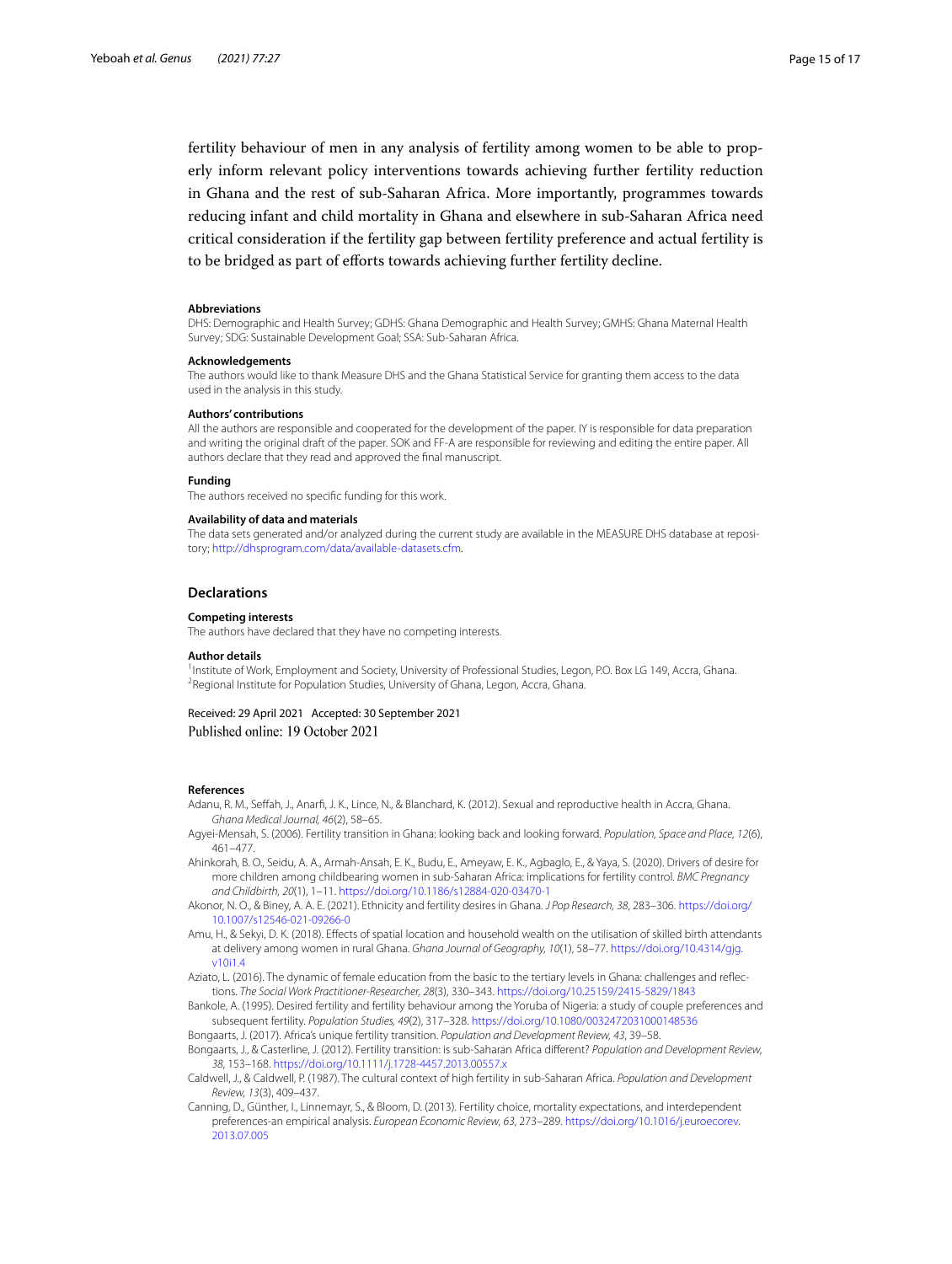<span id="page-15-1"></span>Casterline, J. B. (2017). Prospects for fertility decline in Africa. *Population and Development Review, 43*, 3–18. [https://doi.](https://doi.org/10.1111/padr.12055) [org/10.1111/padr.12055](https://doi.org/10.1111/padr.12055)

<span id="page-15-20"></span>Casterline, J. B., & Han, S. (2017). Unrealized fertility: fertility desires at the end of the reproductive career. *Demographic Research, 36*(14), 427–454. <https://doi.org/10.4054/DemRes.2017.36.14>

<span id="page-15-22"></span>Channon, M. D., & Harper, S. (2019). Educational diferentials in the realisation of fertility intentions: is sub-Saharan Africa diferent. *PLoS ONE, 14*(7), e0219736.

<span id="page-15-2"></span>Cleland, J., Machiyama, K., & Casterline, J. B. (2020). Fertility preferences and subsequent childbearing in Africa and Asia: a synthesis of evidence from longitudinal studies in 28 populations. *Population Studies, 74*(1), 1–21. [https://doi.org/10.](https://doi.org/10.1080/00324728.2019.1672880) [1080/00324728.2019.1672880](https://doi.org/10.1080/00324728.2019.1672880)

<span id="page-15-19"></span>de Carvalho, A., Wong, L., & Miranda-Ribeiro, P. (2016). Discrepant fertility in Brazil: an analysis of women who have fewer children than desired (1996 and 2006). *Revista Latinoamericana De Poblacion, 10*(18), 83–106.

<span id="page-15-8"></span>DeRose, L. F., & Ezeh, A. C. (2005). Men's infuence on the onset and progress of fertility decline in Ghana, 1988–98. *Population Studies, 59*(2), 197–210. <https://doi.org/10.1080/00324720500099496>

<span id="page-15-26"></span>Dodoo, F.N.-A. (1994). Relative spousal status and child health in sub-Saharan Africa: the case of Ghana. *The Sociological Quarterly, 35*(3), 507–519.<https://doi.org/10.1111/j.1533-8525.1994.tb01742.x>

<span id="page-15-9"></span>Dodoo, F. N., & Landewijk, P. V. (1996). Men, women, and the fertility question in Sub-Saharan Africa: an example from Ghana. *African Studies Review, 39*(3), 29–41.

<span id="page-15-13"></span>Dreze, J., & Murthi, M. (2001). Fertility, education, and development: evidence from India. *Population and Development Review, 27*(1), 33–63.

<span id="page-15-25"></span>Feyisetan, B., & Casterline, J. B. (2000). Fertility preferences and contraceptive change in developing countries. *Source: International Family Planning Perspectives, 26*(3), 100–109. <https://doi.org/10.2307/2648298>

<span id="page-15-18"></span>Ghana demographic and health survey 1998. (1999). Ghana Statistical Service (GSS) & Macro International Inc. In *Calverton, Maryland: Vol. Calverton*

<span id="page-15-17"></span>Ghana demographic and health survery 2014. (2015). Ghana Statistical Service (GSS), Ghana Health Service (GHS), ICF International. In *Rockville,* <https://doi.org/10.1007/b138909>

Govindasamy, P., & DaVanzo, J. (1992). Ethnicity and fertility diferentials in Peninsular Malaysia: do policies matter? *Population and Development Review, 18*(2), 243–267.

<span id="page-15-6"></span>Günther, I., & Harttgen, K. (2016). Desired fertility and number of children born across time and space. *Demography, 53*, 55–83. <https://doi.org/10.1007/s13524-015-0451-9>

<span id="page-15-15"></span>Gyimah, S. O. (2002a). Ethnicity and infant mortality in sub-Saharan Africa: the case of Ghana. *PSC Discussion Papers Series, 16*(10), 1–31.

<span id="page-15-16"></span>Gyimah, S. O. (2002b). Fertility response to childhood mortality in sub- Saharan with emphasis on Ghana and Kenya. *PSC Discussion Papers Series, 16*(2), 1–25.

<span id="page-15-7"></span>Gyimah, S. O., & Fernando, R. (2004). Intentional replacement of dead children in sub-Saharan Africa: evidence from Ghana and Kenya. *Canadian Studies in Population, 31*(1), 33.<https://doi.org/10.25336/p64g7q>

<span id="page-15-11"></span>Hinson, L. (2015). Fertility preferences in the relationship context in Ghana. *John Hopkins University Bloomberg School of Public Health (Doctor of Philosopy Thesis)*.

<span id="page-15-21"></span>Ibisomi, L., Gyimah, S., Muindi, K., & Adjei, J. (2011). Ideal versus actual: the contradiction in number of children born to Nigerian women. *Journal of Biosocial Science, 43*(2), 233–245. <https://doi.org/10.1017/S0021932010000684>

<span id="page-15-24"></span>Isiugo-Abanihe, U. C. (1994). Reproductive motivation and family-size preferences among Nigerian men. *Studies in Family Planning, 25*(3), 149–161.<https://doi.org/10.2307/2137941>

Jayachandran, S., & Kuziemko, I. (2011). Why do mothers breastfeed girls less than boys? Evidence and Implications for Child Health in India. *The Quarterly Journal of Economics, 126*(3), 1485–1538. [https://doi.org/10.1093/qje/qjr029.](https://doi.org/10.1093/qje/qjr029.Advance) [Advance](https://doi.org/10.1093/qje/qjr029.Advance)

Jones, G. W. (1990). Fertility transitions among Malay populations of southeast Asia: puzzles of interpretation. *Population and Development Review, 16*(3), 507–537.

<span id="page-15-23"></span>Kayode, G. A., Grobbee, D. E., Koduah, A., Amoakoh-Coleman, M., Agyepong, I. A., Ansah, E., van Dijk, H., & Klipstein-Grobusch, K. (2016). Temporal trends in childhood mortality in Ghana: impacts and challenges of health policies and programs. *Global Health Action, 9*(1), 1–11.<https://doi.org/10.3402/gha.v9.31907>

<span id="page-15-0"></span>Kebede, E., Goujon, A., & Lutz, W. (2019). Stalls in Africa's fertility decline partly result from disruptions in female education. *Proceedings of the National Academy of Sciences of the United States of America, 116*(8), 2891–2896. [https://doi.org/10.](https://doi.org/10.1073/pnas.1717288116) [1073/pnas.1717288116](https://doi.org/10.1073/pnas.1717288116)

<span id="page-15-14"></span>Kebede, E., Striessnig, E., & Goujon, A. (2021). The relative importance of women's education on fertility desires in sub-Saharan Africa: a multilevel analysis. *Population Studies*. <https://doi.org/10.1080/00324728.2021.1892170>

Kidayi, P. L., Msuya, S., Todd, J., Mtuya, C. C., Mtuy, T., & Mahande, M. J. (2015). Determinants of modern contraceptive use among women of reproductive age in Tanzania: evidence from Tanzania demographic and health survey data. *Advances in Sexual Medicine, 5*, 43–52. <https://doi.org/10.4236/asm.2015.53006>

<span id="page-15-5"></span>Kodzi, I. A., Johnson, D. R., & Casterline, J. B. (2010). Examining the predictive value of fertility preferences among Ghanaian women. *Demographic Research, 22*(30), 965–984. <https://doi.org/10.4054/DemRes.2010.22.30>

<span id="page-15-12"></span>Kodzi, I. A., Johnson, D. R., & Casterline, J. (2012). To have or not to have another child: life cycle, health and cost considerations of Ghanaian women. *Social Science and Medicine, 74*(7), 255–269. <https://doi.org/10.1016/j.trsl.2014.08.005.The>

<span id="page-15-4"></span>Liefbroer, A. C. (2009). Changes in family size intentions across young adulthood: a life-course perspective. *European Journal of Population/revue Européenne De Démographie, 25*(4), 363–386.

Mason, K. O. (1997). Explaining fertility transitions. *Demography, 34*(4), 443–454.

<span id="page-15-3"></span>Mbacké, C. (2017). The persistence of high fertility in sub-Saharan Africa: a comment. *Population and Development Review, 43*, 330–337.<https://doi.org/10.1111/padr.12052>

Morgan, S. P., & Rackin, H. M. (2010). The correspondence between fertility intentions and behavior in the United States. *Population and Development Review, 36*(1), 91–118.<https://doi.org/10.1111/j.1728-4457.2010.00319.x>

<span id="page-15-10"></span>Muhoza, D. N., Broekhuis, A., & Hooimeijer, P. (2014). Variations in desired family size and excess fertility in East Africa. *International Journal of Population Research, 2014*(1), 1–11.<https://doi.org/10.1155/2014/486079>